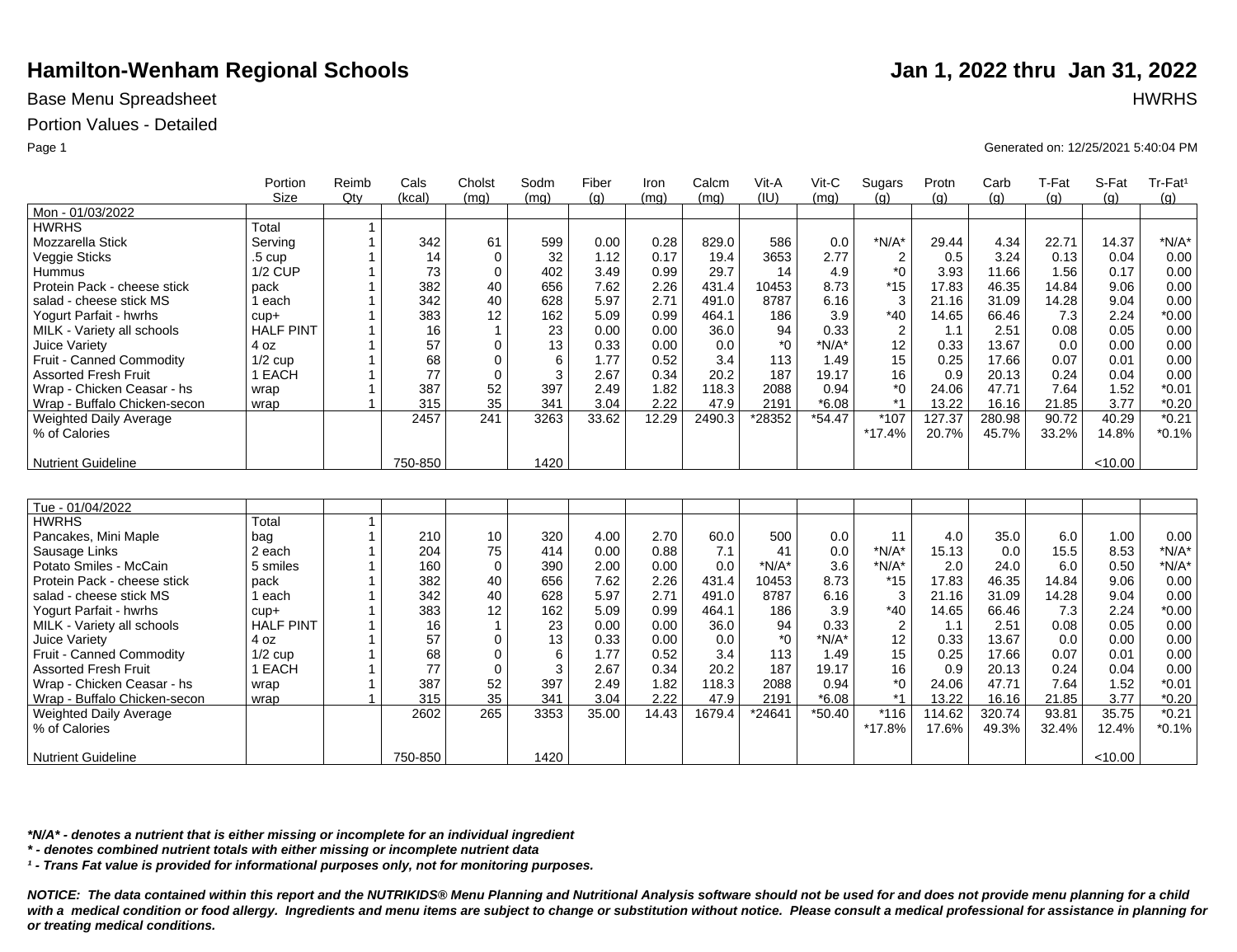## Base Menu Spreadsheet **HWRHS**

## Portion Values - Detailed

|                                   | Portion          | Reimb          | Cals    | Cholst         | Sodm           | Fiber | Iron    | Calcm   | Vit-A       | Vit-C    | Sugars                  | Protn  | Carb   | T-Fat | S-Fat   | Tr-Fat <sup>1</sup> |
|-----------------------------------|------------------|----------------|---------|----------------|----------------|-------|---------|---------|-------------|----------|-------------------------|--------|--------|-------|---------|---------------------|
|                                   | <b>Size</b>      | Qty            | (kcal)  | (mq)           | (mq)           | (q)   | (mq)    | (mq)    | (IU)        | (mq)     | (q)                     | (q)    | (q)    | (q)   | (a)     | (g)                 |
| Wed - 01/05/2022                  |                  |                |         |                |                |       |         |         |             |          |                         |        |        |       |         |                     |
| <b>HWRHS</b>                      | Total            | $\mathbf{1}$   |         |                |                |       |         |         |             |          |                         |        |        |       |         |                     |
| chicken nug 12 13                 | 5 pieces         | $\mathbf{1}$   | 240     | 85             | 400            | 1.00  | 1.08    | 20.0    | $\mathbf 0$ | 0.0      | $*N/A*$                 | 10.0   | 10.0   | 17.0  | 5.00    | $*N/A*$             |
| <b>Mashed Potatoes</b>            | $1/2$ cup        |                | 63      | $\Omega$       | 243            | 0.78  | 0.28    | 15.7    | $\Omega$    | 2.82     | $*N/A*$                 | 1.57   | 13.3   | 0.78  | 0.00    | 0.00                |
| CORN: frozen, yellow              | $1/2$ cup        |                | 67      | $\mathbf 0$    | $\overline{1}$ | 1.98  | 0.39    | 2.5     | 164         | 2.89     | 3                       | 2.1    | 15.92  | 0.55  | 0.08    | 0.00                |
| Protein Pack - cheese stick       | pack             |                | 382     | 40             | 656            | 7.62  | 2.26    | 431.4   | 10453       | 8.73     | $*15$                   | 17.83  | 46.35  | 14.84 | 9.06    | 0.00                |
| salad - cheese stick MS           | 1 each           |                | 342     | 40             | 628            | 5.97  | 2.71    | 491.0   | 8787        | 6.16     | 3                       | 21.16  | 31.09  | 14.28 | 9.04    | 0.00                |
| Yogurt Parfait - hwrhs            | $cup +$          |                | 383     | 12             | 162            | 5.09  | 0.99    | 464.1   | 186         | 3.9      | $*40$                   | 14.65  | 66.46  | 7.3   | 2.24    | $*0.00$             |
| MILK - Variety all schools        | <b>HALF PINT</b> |                | 16      | $\overline{1}$ | 23             | 0.00  | 0.00    | 36.0    | 94          | 0.33     | $\overline{2}$          | 1.1    | 2.51   | 0.08  | 0.05    | 0.00                |
| Juice Variety                     | 4 oz             |                | 57      | $\Omega$       | 13             | 0.33  | 0.00    | 0.0     | *0          | $*N/A*$  | 12                      | 0.33   | 13.67  | 0.0   | 0.00    | 0.00                |
| Fruit - Canned Commodity          | $1/2$ cup        |                | 68      | $\mathbf 0$    | 6              | 1.77  | 0.52    | 3.4     | 113         | 1.49     | 15                      | 0.25   | 17.66  | 0.07  | 0.01    | 0.00                |
| <b>Assorted Fresh Fruit</b>       | 1 EACH           |                | 77      | $\mathbf 0$    | 3              | 2.67  | 0.34    | 20.2    | 187         | 19.17    | 16                      | 0.9    | 20.13  | 0.24  | 0.04    | 0.00                |
| Wrap - Chicken Ceasar - hs        | wrap             |                | 387     | 52             | 397            | 2.49  | 1.82    | 118.3   | 2088        | 0.94     | $*_{0}$                 | 24.06  | 47.71  | 7.64  | 1.52    | $*0.01$             |
| Wrap - Buffalo Chicken-secon      | wrap             |                | 315     | 35             | 341            | 3.04  | 2.22    | 47.9    | 2191        | $*6.08$  | $*1$                    | 13.22  | 16.16  | 21.85 | 3.77    | $*0.20$             |
| Weighted Daily Average            |                  |                | 2397    | 265            | 2873           | 32.76 | 12.60   | 1650.4  | *24264      | $*52.51$ | *107                    | 107.17 | 300.97 | 84.64 | 30.80   | $*0.21$             |
| % of Calories                     |                  |                |         |                |                |       |         |         |             |          | *17.9%                  | 17.9%  | 50.2%  | 31.8% | 11.6%   | $*0.1%$             |
|                                   |                  |                |         |                |                |       |         |         |             |          |                         |        |        |       |         |                     |
| <b>Nutrient Guideline</b>         |                  |                | 750-850 |                | 1420           |       |         |         |             |          |                         |        |        |       | < 10.00 |                     |
|                                   |                  |                |         |                |                |       |         |         |             |          |                         |        |        |       |         |                     |
|                                   |                  |                |         |                |                |       |         |         |             |          |                         |        |        |       |         |                     |
| Thu - 01/06/2022                  |                  |                |         |                |                |       |         |         |             |          |                         |        |        |       |         |                     |
| <b>HWRHS</b>                      | Total            | $\mathbf{1}$   |         |                |                |       |         |         |             |          |                         |        |        |       |         |                     |
| <b>Turkey Patty</b>               | patty            | $\mathbf{1}$   | 110     | 50             | 320            | 0.00  | $*N/A*$ | $*N/A*$ | $*N/A*$     | $*N/A*$  | 0                       | 15.0   | 0.0    | 6.0   | 2.00    | 0.00                |
| Hamburger Rolls - Fantini - Wh    | roll             | $\overline{1}$ | 127     | $\mathbf 0$    | 227            | 3.00  | 1.00    | 47.0    | $\mathbf 0$ | 2.4      | $\overline{\mathbf{c}}$ | 7.0    | 24.0   | 1.5   | 0.00    | 0.00                |
| <b>GREEN BEANS: frozen,boiled</b> | $1/2$ cup        |                | 19      | $\mathbf 0$    | $\mathbf{1}$   | 2.03  | 0.45    | 28.4    | 283         | 2.77     | $\overline{1}$          | 1.01   | 4.35   | 0.11  | 0.03    | 0.00                |
| Protein Pack - cheese stick       | pack             |                | 382     | 40             | 656            | 7.62  | 2.26    | 431.4   | 10453       | 8.73     | $*15$                   | 17.83  | 46.35  | 14.84 | 9.06    | 0.00                |
| salad - cheese stick MS           | 1 each           |                | 342     | 40             | 628            | 5.97  | 2.71    | 491.0   | 8787        | 6.16     | 3                       | 21.16  | 31.09  | 14.28 | 9.04    | 0.00                |
| Yogurt Parfait - hwrhs            | $cup +$          |                | 383     | 12             | 162            | 5.09  | 0.99    | 464.1   | 186         | 3.9      | $*40$                   | 14.65  | 66.46  | 7.3   | 2.24    | $*0.00$             |
| MILK - Variety all schools        | <b>HALF PINT</b> |                | 16      | $\overline{1}$ | 23             | 0.00  | 0.00    | 36.0    | 94          | 0.33     | $\overline{2}$          | 1.1    | 2.51   | 0.08  | 0.05    | 0.00                |
| Juice Variety                     | 4 oz             | $\mathbf 1$    | 57      | $\mathbf 0$    | 13             | 0.33  | 0.00    | 0.0     | $^*0$       | $*N/A*$  | 12                      | 0.33   | 13.67  | 0.0   | 0.00    | 0.00                |
| Fruit - Canned Commodity          | $1/2$ cup        |                | 68      | $\mathbf 0$    | 6              | 1.77  | 0.52    | 3.4     | 113         | 1.49     | 15                      | 0.25   | 17.66  | 0.07  | 0.01    | 0.00                |
| <b>Assorted Fresh Fruit</b>       | 1 EACH           | $\mathbf{1}$   | 77      | $\mathbf 0$    | 3              | 2.67  | 0.34    | 20.2    | 187         | 19.17    | 16                      | 0.9    | 20.13  | 0.24  | 0.04    | 0.00                |
| Wrap - Chicken Ceasar - hs        | wrap             | $\mathbf{1}$   | 387     | 52             | 397            | 2.49  | 1.82    | 118.3   | 2088        | 0.94     | $^*0$                   | 24.06  | 47.71  | 7.64  | 1.52    | $*0.01$             |
| Wrap - Buffalo Chicken-secon      | wrap             | $\overline{1}$ | 315     | 35             | 341            | 3.04  | 2.22    | 47.9    | 2191        | $*6.08$  | $*1$                    | 13.22  | 16.16  | 21.85 | 3.77    | $*0.20$             |
| Weighted Daily Average            |                  |                | 2284    | 230            | 2777           | 34.03 | *12.30  | *1687.7 | *24382      | $*51.97$ | *108                    | 116.50 | 290.10 | 73.92 | 27.75   | $*0.21$             |
| % of Calories                     |                  |                |         |                |                |       |         |         |             |          | *18.9%                  | 20.4%  | 50.8%  | 29.1% | 10.9%   | $*0.1%$             |
|                                   |                  |                |         |                |                |       |         |         |             |          |                         |        |        |       |         |                     |
| <b>Nutrient Guideline</b>         |                  |                | 750-850 |                | 1420           |       |         |         |             |          |                         |        |        |       | < 10.00 |                     |

*\*N/A\* - denotes a nutrient that is either missing or incomplete for an individual ingredient*

*\* - denotes combined nutrient totals with either missing or incomplete nutrient data*

*¹ - Trans Fat value is provided for informational purposes only, not for monitoring purposes.*

*NOTICE: The data contained within this report and the NUTRIKIDS® Menu Planning and Nutritional Analysis software should not be used for and does not provide menu planning for a child*  with a medical condition or food allergy. Ingredients and menu items are subject to change or substitution without notice. Please consult a medical professional for assistance in planning for *or treating medical conditions.*

Page 2 Generated on: 12/25/2021 5:40:04 PM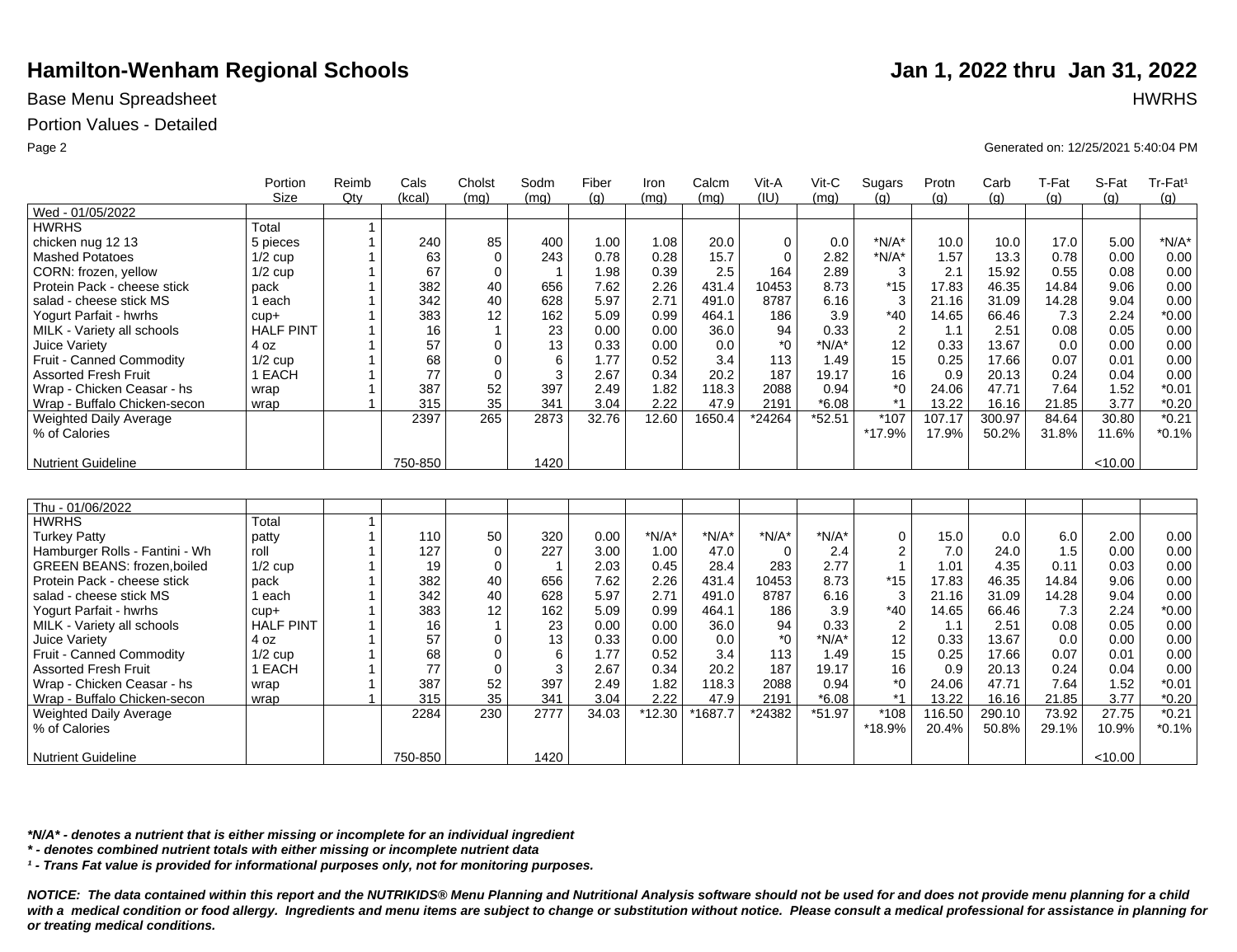## Base Menu Spreadsheet **HWRHS**

### Portion Values - Detailed

|                              | Portion           | Reimb          | Cals    | Cholst       | Sodm | Fiber | Iron     | Calcm   | Vit-A        | Vit-C    | Sugars                  | Protn  | Carb   | T-Fat  | S-Fat   | Tr-Fat <sup>1</sup> |
|------------------------------|-------------------|----------------|---------|--------------|------|-------|----------|---------|--------------|----------|-------------------------|--------|--------|--------|---------|---------------------|
|                              | <b>Size</b>       | $Q$ ty         | (kcal)  | (mq)         | (mq) | (g)   | (mq)     | (ma)    | (IU)         | (mg)     | (q)                     | (g)    | (g)    | (q)    | (q)     | (g)                 |
| Fri - 01/07/2022             |                   |                |         |              |      |       |          |         |              |          |                         |        |        |        |         |                     |
| <b>HWRHS</b>                 | Total             | 1              |         |              |      |       |          |         |              |          |                         |        |        |        |         |                     |
| pizza - Dominos              | slice             | $\mathbf 1$    | 300     | 45           | 790  | 4.00  | 1.80     | 350.0   | 750          | 6.0      | $*N/A*$                 | 15.0   | 31.0   | 14.0   | 8.00    | 0.00                |
| pizza - Dominos - Pepperoni  | slice             | 1              | 310     | 45           | 790  | 4.00  | 1.80     | 300.0   | 750          | 6.0      | $N/A^*$                 | 15.0   | 31.0   | 14.0   | 8.00    | 0.00                |
| <b>Salad Caesar</b>          | $1.5 \text{ cup}$ | 1              | 328     | 44           | 1551 | 1.31  | 0.93     | 471.8   | 4178         | 3.63     | $*_{4}$                 | 17.36  | 13.62  | 19.9   | 9.16    | $*0.00$             |
| Protein Pack - cheese stick  | pack              |                | 382     | 40           | 656  | 7.62  | 2.26     | 431.4   | 10453        | 8.73     | $*15$                   | 17.83  | 46.35  | 14.84  | 9.06    | 0.00                |
| salad - cheese stick MS      | 1 each            |                | 342     | 40           | 628  | 5.97  | 2.71     | 491.0   | 8787         | 6.16     | 3                       | 21.16  | 31.09  | 14.28  | 9.04    | 0.00                |
| Yogurt Parfait - hwrhs       | $cup +$           |                | 383     | 12           | 162  | 5.09  | 0.99     | 464.1   | 186          | 3.9      | $*40$                   | 14.65  | 66.46  | 7.3    | 2.24    | $*0.00$             |
| MILK - Variety all schools   | <b>HALF PINT</b>  |                | 16      | $\mathbf{1}$ | 23   | 0.00  | 0.00     | 36.0    | 94           | 0.33     | $\boldsymbol{2}$        | 1.1    | 2.51   | 0.08   | 0.05    | 0.00                |
| Juice Variety                | 4 oz              | 1              | 57      | $\mathbf 0$  | 13   | 0.33  | 0.00     | 0.0     | $*_{0}$      | $*N/A*$  | 12                      | 0.33   | 13.67  | 0.0    | 0.00    | 0.00                |
| Fruit - Canned Commodity     | $1/2$ cup         | 1              | 68      | $\mathbf 0$  | 6    | 1.77  | 0.52     | 3.4     | 113          | 1.49     | 15                      | 0.25   | 17.66  | 0.07   | 0.01    | 0.00                |
| <b>Assorted Fresh Fruit</b>  | 1 EACH            | 1              | 77      | $\mathbf 0$  | 3    | 2.67  | 0.34     | 20.2    | 187          | 19.17    | 16                      | 0.9    | 20.13  | 0.24   | 0.04    | 0.00                |
| Wrap - Chicken Ceasar - hs   | wrap              | 1              | 387     | 52           | 397  | 2.49  | 1.82     | 118.3   | 2088         | 0.94     | $^*0$                   | 24.06  | 47.71  | 7.64   | 1.52    | $*0.01$             |
| Wrap - Buffalo Chicken-secon | wrap              | $\overline{1}$ | 315     | 35           | 341  | 3.04  | 2.22     | 47.9    | 2191         | $*6.08$  | $*1$                    | 13.22  | 16.16  | 21.85  | 3.77    | $*0.20$             |
| Weighted Daily Average       |                   |                | 2966    | 315          | 5361 | 38.31 | 15.39    | 2734.2  | *29778       | $*62.43$ | *109                    | 140.86 | 337.37 | 114.21 | 50.88   | $*0.21$             |
| % of Calories                |                   |                |         |              |      |       |          |         |              |          | *14.6%                  | 19.0%  | 45.5%  | 34.7%  | 15.4%   | $*0.1%$             |
|                              |                   |                |         |              |      |       |          |         |              |          |                         |        |        |        |         |                     |
| <b>Nutrient Guideline</b>    |                   |                | 750-850 |              | 1420 |       |          |         |              |          |                         |        |        |        | < 10.00 |                     |
|                              |                   |                |         |              |      |       |          |         |              |          |                         |        |        |        |         |                     |
|                              |                   |                |         |              |      |       |          |         |              |          |                         |        |        |        |         |                     |
| Mon - 01/10/2022             |                   |                |         |              |      |       |          |         |              |          |                         |        |        |        |         |                     |
| <b>HWRHS</b>                 | Total             | 1              |         |              |      |       |          |         |              |          |                         |        |        |        |         |                     |
| Mini Cheese Ravioli          | serving (7        | 1              | 120     | 25           | 200  | 1.00  | $*N/A*$  | $*N/A*$ | $*N/A*$      | $*N/A*$  | $\mathbf{1}$            | 8.0    | 15.0   | 3.0    | 1.50    | 0.00                |
|                              | pcs)              |                |         |              |      |       |          |         |              |          |                         |        |        |        |         |                     |
| BROCCOLI: frozen, boiled     | $1/2$ cup         | 1              | 26      | 0            | 10   | 2.76  | 0.56     | 30.4    | 930          | 36.89    | $\overline{\mathbf{1}}$ | 2.85   | 4.92   | 0.11   | 0.02    | 0.00                |
| Garlic Knot - Tasty          | I garlic kno      | 1              | 170     | $\mathbf 0$  | 270  | 2.00  | $*N/A*$  | $*N/A*$ | $*N/A*$      | $*N/A*$  | $\overline{\mathbf{c}}$ | 4.0    | 23.0   | 7.0    | 1.50    | 0.00                |
| Protein Pack - cheese stick  | pack              | 1              | 382     | 40           | 656  | 7.62  | 2.26     | 431.4   | 10453        | 8.73     | $*15$                   | 17.83  | 46.35  | 14.84  | 9.06    | 0.00                |
| salad - cheese stick MS      | 1 each            |                | 342     | 40           | 628  | 5.97  | 2.71     | 491.0   | 8787         | 6.16     | 3                       | 21.16  | 31.09  | 14.28  | 9.04    | 0.00                |
| Yogurt Parfait - hwrhs       | $cup +$           | 1              | 383     | 12           | 162  | 5.09  | 0.99     | 464.1   | 186          | 3.9      | $*40$                   | 14.65  | 66.46  | 7.3    | 2.24    | $*0.00$             |
| MILK - Variety all schools   | <b>HALF PINT</b>  | 1              | 16      | $\mathbf{1}$ | 23   | 0.00  | 0.00     | 36.0    | 94           | 0.33     | 2                       | 1.1    | 2.51   | 0.08   | 0.05    | 0.00                |
| Juice Variety                | 4 oz              | 1              | 57      | $\mathbf 0$  | 13   | 0.33  | 0.00     | 0.0     | $*$ $\Omega$ | $*N/A*$  | 12                      | 0.33   | 13.67  | 0.0    | 0.00    | 0.00                |
| Fruit - Canned Commodity     | $1/2$ cup         | 1              | 68      | 0            | 6    | 1.77  | 0.52     | 3.4     | 113          | 1.49     | 15                      | 0.25   | 17.66  | 0.07   | 0.01    | 0.00                |
| <b>Assorted Fresh Fruit</b>  | 1 EACH            | 1              | 77      | $\mathbf 0$  | 3    | 2.67  | 0.34     | 20.2    | 187          | 19.17    | 16                      | 0.9    | 20.13  | 0.24   | 0.04    | 0.00                |
| Wrap - Chicken Ceasar - hs   | wrap              | 1              | 387     | 52           | 397  | 2.49  | 1.82     | 118.3   | 2088         | 0.94     | $^*0$                   | 24.06  | 47.71  | 7.64   | 1.52    | $*0.01$             |
| Wrap - Buffalo Chicken-secon | wrap              | $\mathbf 1$    | 315     | 35           | 341  | 3.04  | 2.22     | 47.9    | 2191         | $*6.08$  | $*1$                    | 13.22  | 16.16  | 21.85  | 3.77    | $*0.20$             |
| Weighted Daily Average       |                   |                | 2344    | 205          | 2710 | 34.76 | $*11.41$ | *1642.7 | *25030       | *83.69   | *109                    | 108.35 | 304.66 | 76.42  | 28.74   | $*0.21$             |
| % of Calories                |                   |                |         |              |      |       |          |         |              |          | *18.6%                  | 18.5%  | 52.0%  | 29.3%  | 11.0%   | $*0.1%$             |
|                              |                   |                |         |              |      |       |          |         |              |          |                         |        |        |        |         |                     |
| <b>Nutrient Guideline</b>    |                   |                | 750-850 |              | 1420 |       |          |         |              |          |                         |        |        |        | < 10.00 |                     |

*\*N/A\* - denotes a nutrient that is either missing or incomplete for an individual ingredient*

*\* - denotes combined nutrient totals with either missing or incomplete nutrient data*

*¹ - Trans Fat value is provided for informational purposes only, not for monitoring purposes.*

*NOTICE: The data contained within this report and the NUTRIKIDS® Menu Planning and Nutritional Analysis software should not be used for and does not provide menu planning for a child*  with a medical condition or food allergy. Ingredients and menu items are subject to change or substitution without notice. Please consult a medical professional for assistance in planning for *or treating medical conditions.*

Page 3 Generated on: 12/25/2021 5:40:04 PM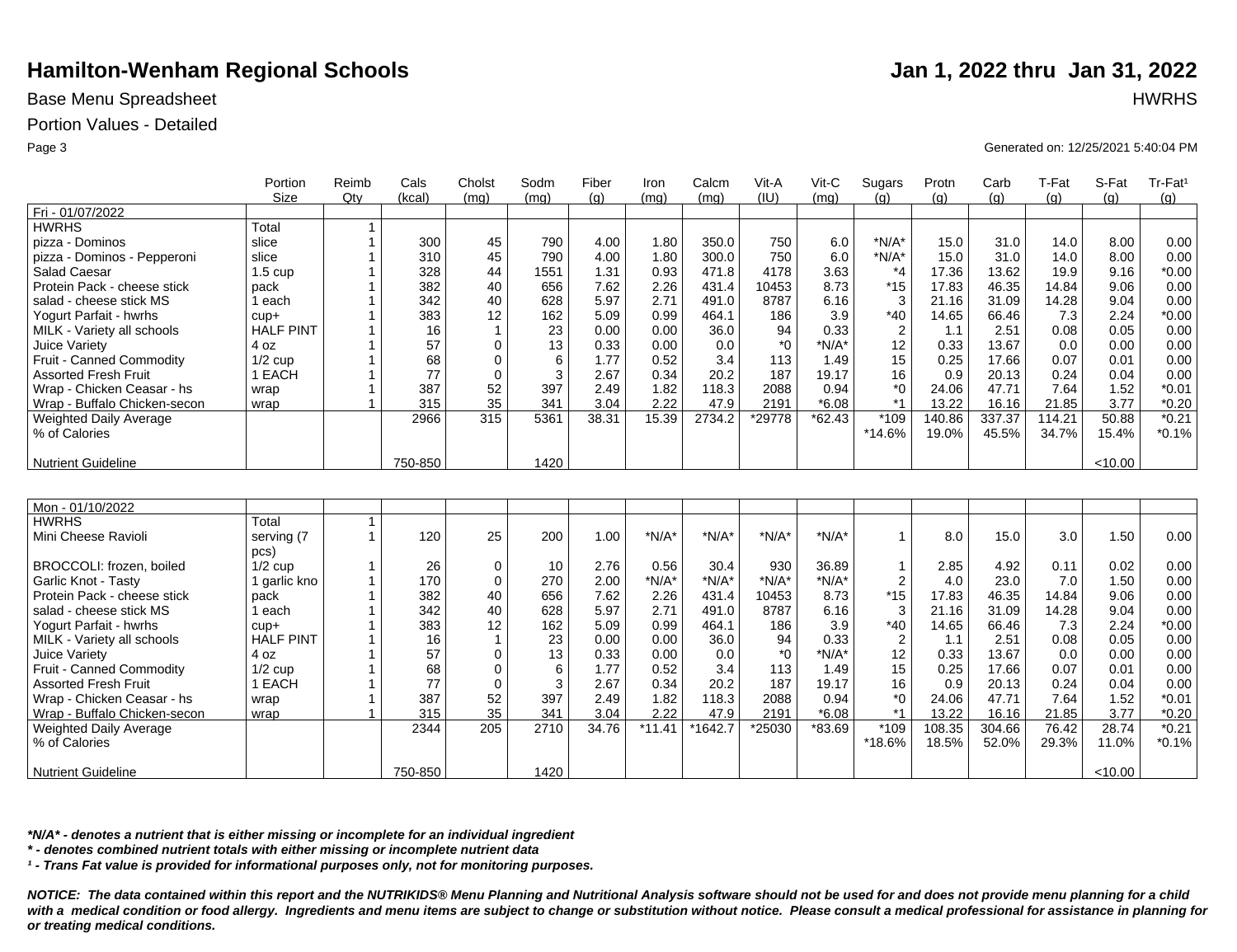## Base Menu Spreadsheet **HWRHS**

### Portion Values - Detailed

|                               | Portion          | Reimb        | Cals    | Cholst       | Sodm | Fiber | Iron     | Calcm   | Vit-A    | Vit-C    | Sugars           | Protn  | Carb   | T-Fat | S-Fat   | Tr-Fat <sup>1</sup> |
|-------------------------------|------------------|--------------|---------|--------------|------|-------|----------|---------|----------|----------|------------------|--------|--------|-------|---------|---------------------|
|                               | Size             | $Q$ ty       | (kcal)  | (mq)         | (mq) | (q)   | (mq)     | (mq)    | (IU)     | (mq)     | (a)              | (q)    | (q)    | (q)   | (q)     | (q)                 |
| Tue - 01/11/2022              |                  |              |         |              |      |       |          |         |          |          |                  |        |        |       |         |                     |
| <b>HWRHS</b>                  | Total            | 1            |         |              |      |       |          |         |          |          |                  |        |        |       |         |                     |
| Eggoji Waffles MS/HS          | 2 waffles        |              | 180     | 5            | 300  | 1.00  | $*N/A*$  | $*N/A*$ | $*N/A*$  | $*N/A*$  | $\boldsymbol{2}$ | 4.0    | 27.0   | 6.0   | 1.50    | 0.00                |
| Bacon - Smithfield            | 2 pieces         |              | 60      | 30           | 560  | 0.00  | $*N/A*$  | $*N/A*$ | $*N/A*$  | $*N/A*$  | $\overline{c}$   | 10.0   | 2.0    | 1.5   | $*N/A*$ | 0.00                |
| <b>HASH BROWN POTATOES</b>    | $1/2$ CUP        |              | 171     | $\Omega$     | 12   | 2.50  | 0.42     | 13.3    | $\Omega$ | 5.23     | $\Omega$         | 2.07   | 22.24  | 9.04  | 0.73    | 0.03                |
| Protein Pack - cheese stick   | pack             |              | 382     | 40           | 656  | 7.62  | 2.26     | 431.4   | 10453    | 8.73     | $*15$            | 17.83  | 46.35  | 14.84 | 9.06    | 0.00                |
| salad - cheese stick MS       | 1 each           |              | 342     | 40           | 628  | 5.97  | 2.71     | 491.0   | 8787     | 6.16     | 3                | 21.16  | 31.09  | 14.28 | 9.04    | 0.00                |
| Yogurt Parfait - hwrhs        | $cup +$          |              | 383     | 12           | 162  | 5.09  | 0.99     | 464.1   | 186      | 3.9      | $*40$            | 14.65  | 66.46  | 7.3   | 2.24    | $*0.00$             |
| MILK - Variety all schools    | <b>HALF PINT</b> |              | 16      | $\mathbf{1}$ | 23   | 0.00  | 0.00     | 36.0    | 94       | 0.33     | $\overline{2}$   | 1.1    | 2.51   | 0.08  | 0.05    | 0.00                |
| Juice Variety                 | 4 oz             |              | 57      | $\mathbf 0$  | 13   | 0.33  | 0.00     | 0.0     | $*_{0}$  | $*N/A*$  | 12               | 0.33   | 13.67  | 0.0   | 0.00    | 0.00                |
| Fruit - Canned Commodity      | $1/2$ cup        |              | 68      | $\mathbf 0$  | 6    | 1.77  | 0.52     | 3.4     | 113      | 1.49     | 15               | 0.25   | 17.66  | 0.07  | 0.01    | 0.00                |
| <b>Assorted Fresh Fruit</b>   | 1 EACH           |              | 77      | $\Omega$     | 3    | 2.67  | 0.34     | 20.2    | 187      | 19.17    | 16               | 0.9    | 20.13  | 0.24  | 0.04    | 0.00                |
| Wrap - Chicken Ceasar - hs    | wrap             |              | 387     | 52           | 397  | 2.49  | 1.82     | 118.3   | 2088     | 0.94     | $^*0$            | 24.06  | 47.71  | 7.64  | 1.52    | $*0.01$             |
| Wrap - Buffalo Chicken-secon  | wrap             |              | 315     | 35           | 341  | 3.04  | 2.22     | 47.9    | 2191     | $*6.08$  | $*1$             | 13.22  | 16.16  | 21.85 | 3.77    | $*0.20$             |
| Weighted Daily Average        |                  |              | 2439    | 215          | 3101 | 32.50 | $*11.27$ | *1625.6 | *24099   | *52.03   | *109             | 109.56 | 312.98 | 82.85 | *27.95  | $*0.24$             |
| % of Calories                 |                  |              |         |              |      |       |          |         |          |          | *17.9%           | 18.0%  | 51.3%  | 30.6% | *10.3%  | $*0.1%$             |
|                               |                  |              |         |              |      |       |          |         |          |          |                  |        |        |       |         |                     |
| <b>Nutrient Guideline</b>     |                  |              | 750-850 |              | 1420 |       |          |         |          |          |                  |        |        |       | < 10.00 |                     |
|                               |                  |              |         |              |      |       |          |         |          |          |                  |        |        |       |         |                     |
|                               |                  |              |         |              |      |       |          |         |          |          |                  |        |        |       |         |                     |
| Wed - 01/12/2022              |                  |              |         |              |      |       |          |         |          |          |                  |        |        |       |         |                     |
| <b>HWRHS</b>                  | Total            | $\mathbf{1}$ |         |              |      |       |          |         |          |          |                  |        |        |       |         |                     |
| CHICK ON BUN MRMS 16 17       | 1 EACH           |              | 343     | 45           | 803  | 5.00  | 2.00     | 68.0    | 188      | 2.4      | 3                | 27.0   | 40.0   | 9.5   | 1.00    | 0.00                |
| Onion Rings 16 17             | 5 each           |              | 190     | $\mathbf 0$  | 310  | 3.00  | 1.08     | 40.0    | $\Omega$ | 2.4      | 5                | 3.0    | 27.0   | 8.0   | 1.50    | 0.00                |
| Protein Pack - cheese stick   | pack             |              | 382     | 40           | 656  | 7.62  | 2.26     | 431.4   | 10453    | 8.73     | $*15$            | 17.83  | 46.35  | 14.84 | 9.06    | 0.00                |
| salad - cheese stick MS       | 1 each           |              | 342     | 40           | 628  | 5.97  | 2.71     | 491.0   | 8787     | 6.16     | 3                | 21.16  | 31.09  | 14.28 | 9.04    | 0.00                |
| Yogurt Parfait - hwrhs        | $cup +$          |              | 383     | 12           | 162  | 5.09  | 0.99     | 464.1   | 186      | 3.9      | $*40$            | 14.65  | 66.46  | 7.3   | 2.24    | $*0.00$             |
| MILK - Variety all schools    | <b>HALF PINT</b> |              | 16      | $\mathbf 1$  | 23   | 0.00  | 0.00     | 36.0    | 94       | 0.33     | $\overline{2}$   | 1.1    | 2.51   | 0.08  | 0.05    | 0.00                |
| Juice Variety                 | 4 oz             |              | 57      | $\mathbf 0$  | 13   | 0.33  | 0.00     | 0.0     | $*_{0}$  | $*N/A*$  | 12               | 0.33   | 13.67  | 0.0   | 0.00    | 0.00                |
| Fruit - Canned Commodity      | $1/2$ cup        |              | 68      | $\mathbf 0$  | 6    | 1.77  | 0.52     | 3.4     | 113      | 1.49     | 15               | 0.25   | 17.66  | 0.07  | 0.01    | 0.00                |
| <b>Assorted Fresh Fruit</b>   | 1 EACH           |              | 77      | $\mathbf 0$  | 3    | 2.67  | 0.34     | 20.2    | 187      | 19.17    | 16               | 0.9    | 20.13  | 0.24  | 0.04    | 0.00                |
| Wrap - Chicken Ceasar - hs    | wrap             |              | 387     | 52           | 397  | 2.49  | 1.82     | 118.3   | 2088     | 0.94     | $^*$ 0           | 24.06  | 47.71  | 7.64  | 1.52    | $*0.01$             |
| Wrap - Buffalo Chicken-secon  | wrap             |              | 315     | 35           | 341  | 3.04  | 2.22     | 47.9    | 2191     | $*6.08$  | $*1$             | 13.22  | 16.16  | 21.85 | 3.77    | $*0.20$             |
| <b>Weighted Daily Average</b> |                  |              | 2561    | 225          | 3343 | 37.00 | 13.93    | 1720.3  | *24287   | $*51.60$ | $*112$           | 123.50 | 328.74 | 83.81 | 28.22   | $*0.21$             |
| % of Calories                 |                  |              |         |              |      |       |          |         |          |          | *17.6%           | 19.3%  | 51.3%  | 29.5% | 9.9%    | $*0.1%$             |
|                               |                  |              |         |              |      |       |          |         |          |          |                  |        |        |       |         |                     |
| <b>Nutrient Guideline</b>     |                  |              | 750-850 |              | 1420 |       |          |         |          |          |                  |        |        |       | < 10.00 |                     |

*\*N/A\* - denotes a nutrient that is either missing or incomplete for an individual ingredient*

*\* - denotes combined nutrient totals with either missing or incomplete nutrient data*

*¹ - Trans Fat value is provided for informational purposes only, not for monitoring purposes.*

*NOTICE: The data contained within this report and the NUTRIKIDS® Menu Planning and Nutritional Analysis software should not be used for and does not provide menu planning for a child*  with a medical condition or food allergy. Ingredients and menu items are subject to change or substitution without notice. Please consult a medical professional for assistance in planning for *or treating medical conditions.*

Page 4 Generated on: 12/25/2021 5:40:04 PM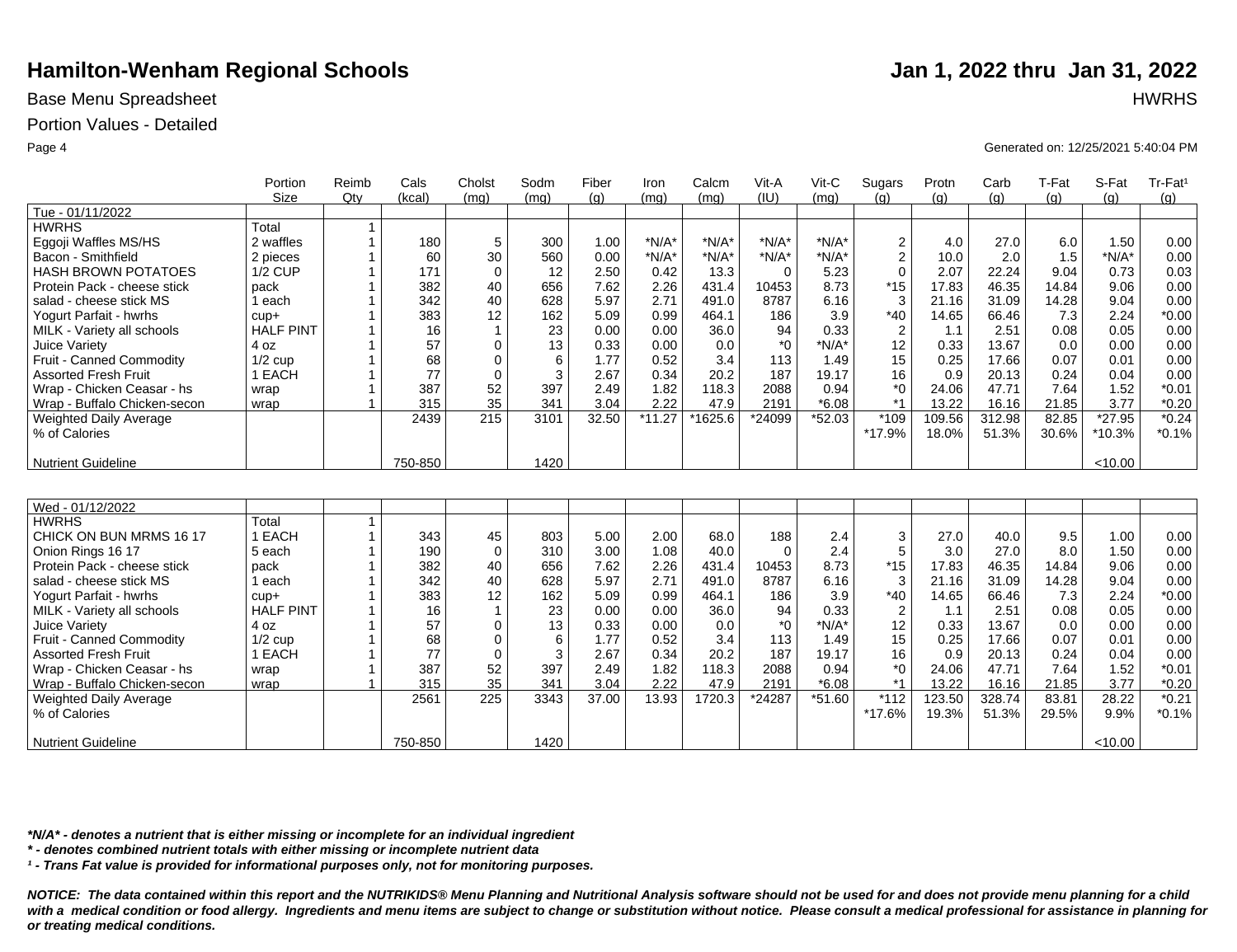## Base Menu Spreadsheet **HWRHS**

## Portion Values - Detailed

|                               | Portion          | Reimb          | Cals    | Cholst         | Sodm | Fiber | Iron  | Calcm  | Vit-A   | Vit-C    | Sugars                  | Protn  | Carb   | T-Fat | S-Fat   | Tr-Fat <sup>1</sup> |
|-------------------------------|------------------|----------------|---------|----------------|------|-------|-------|--------|---------|----------|-------------------------|--------|--------|-------|---------|---------------------|
|                               | <b>Size</b>      | Qty            | (kcal)  | (mq)           | (mq) | (q)   | (mq)  | (mq)   | (III)   | (mq)     | (q)                     | (q)    | (q)    | (q)   | (q)     | (g)                 |
| Thu - 01/13/2022              |                  |                |         |                |      |       |       |        |         |          |                         |        |        |       |         |                     |
| <b>HWRHS</b>                  | Total            | $\mathbf{1}$   |         |                |      |       |       |        |         |          |                         |        |        |       |         |                     |
| Chicken Fajita - mrms         | Servina          | $\mathbf{1}$   | 270     | 90             | 1033 | 1.61  | 2.75  | 78.0   | 64      | 0.72     | *2                      | 22.49  | 23.79  | 9.04  | 2.79    | 0.02                |
| <b>Rice and Beans</b>         | $1/2$ cup        | $\mathbf 1$    | 154     | $\mathbf 0$    | 200  | 2.68  | 1.96  | 20.5   | 51      | 12.28    | $*2$                    | 4.5    | 32.89  | 0.37  | 0.11    | $*0.00$             |
| Protein Pack - cheese stick   | pack             | $\overline{1}$ | 382     | 40             | 656  | 7.62  | 2.26  | 431.4  | 10453   | 8.73     | $*15$                   | 17.83  | 46.35  | 14.84 | 9.06    | 0.00                |
| salad - cheese stick MS       | 1 each           |                | 342     | 40             | 628  | 5.97  | 2.71  | 491.0  | 8787    | 6.16     | 3                       | 21.16  | 31.09  | 14.28 | 9.04    | 0.00                |
| Yogurt Parfait - hwrhs        | $cup +$          | $\overline{1}$ | 383     | 12             | 162  | 5.09  | 0.99  | 464.1  | 186     | 3.9      | $*40$                   | 14.65  | 66.46  | 7.3   | 2.24    | $*0.00$             |
| MILK - Variety all schools    | <b>HALF PINT</b> | $\mathbf 1$    | 16      | $\overline{1}$ | 23   | 0.00  | 0.00  | 36.0   | 94      | 0.33     | $\overline{2}$          | 1.1    | 2.51   | 0.08  | 0.05    | 0.00                |
| Juice Variety                 | 4 oz             | $\mathbf{1}$   | 57      | 0              | 13   | 0.33  | 0.00  | 0.0    | $^*0$   | $*N/A*$  | 12                      | 0.33   | 13.67  | 0.0   | 0.00    | 0.00                |
| Fruit - Canned Commodity      | $1/2$ cup        | 1              | 68      | 0              | 6    | 1.77  | 0.52  | 3.4    | 113     | 1.49     | 15                      | 0.25   | 17.66  | 0.07  | 0.01    | 0.00                |
| <b>Assorted Fresh Fruit</b>   | 1 EACH           | 1              | 77      | $\mathbf 0$    | 3    | 2.67  | 0.34  | 20.2   | 187     | 19.17    | 16                      | 0.9    | 20.13  | 0.24  | 0.04    | 0.00                |
| Wrap - Chicken Ceasar - hs    | wrap             | $\mathbf{1}$   | 387     | 52             | 397  | 2.49  | 1.82  | 118.3  | 2088    | 0.94     | *0                      | 24.06  | 47.71  | 7.64  | 1.52    | $*0.01$             |
| Wrap - Buffalo Chicken-secon  | wrap             | $\overline{1}$ | 315     | 35             | 341  | 3.04  | 2.22  | 47.9   | 2191    | $*6.08$  | $*1$                    | 13.22  | 16.16  | 21.85 | 3.77    | $*0.20$             |
| Weighted Daily Average        |                  |                | 2453    | 270            | 3463 | 33.29 | 15.56 | 1710.8 | *24214  | *59.80   | $*108$                  | 120.49 | 318.43 | 75.71 | 28.62   | $*0.23$             |
| % of Calories                 |                  |                |         |                |      |       |       |        |         |          | *17.6%                  | 19.7%  | 51.9%  | 27.8% | 10.5%   | $*0.1%$             |
|                               |                  |                |         |                |      |       |       |        |         |          |                         |        |        |       |         |                     |
| <b>Nutrient Guideline</b>     |                  |                | 750-850 |                | 1420 |       |       |        |         |          |                         |        |        |       | < 10.00 |                     |
|                               |                  |                |         |                |      |       |       |        |         |          |                         |        |        |       |         |                     |
|                               |                  |                |         |                |      |       |       |        |         |          |                         |        |        |       |         |                     |
| Fri - 01/14/2022              |                  |                |         |                |      |       |       |        |         |          |                         |        |        |       |         |                     |
| <b>HWRHS</b>                  | Total            | $\mathbf{1}$   |         |                |      |       |       |        |         |          |                         |        |        |       |         |                     |
| pizza - Dominos               | slice            | $\mathbf{1}$   | 300     | 45             | 790  | 4.00  | 1.80  | 350.0  | 750     | 6.0      | $*N/A*$                 | 15.0   | 31.0   | 14.0  | 8.00    | 0.00                |
| pizza - Dominos - Pepperoni   | slice            |                | 310     | 45             | 790  | 4.00  | 1.80  | 300.0  | 750     | 6.0      | $*N/A*$                 | 15.0   | 31.0   | 14.0  | 8.00    | 0.00                |
| <b>GARDEN SALAD</b>           | <b>1/2 CUP</b>   | $\mathbf 1$    | 18      | $\mathbf 0$    | 24   | 1.36  | 0.56  | 25.6   | 4021    | 7.58     | $\overline{\mathbf{c}}$ | 0.97   | 3.77   | 0.18  | 0.03    | 0.00                |
| Protein Pack - cheese stick   | pack             | $\mathbf 1$    | 382     | 40             | 656  | 7.62  | 2.26  | 431.4  | 10453   | 8.73     | $*15$                   | 17.83  | 46.35  | 14.84 | 9.06    | 0.00                |
| salad - cheese stick MS       | 1 each           | $\overline{1}$ | 342     | 40             | 628  | 5.97  | 2.71  | 491.0  | 8787    | 6.16     | 3                       | 21.16  | 31.09  | 14.28 | 9.04    | 0.00                |
| Yogurt Parfait - hwrhs        | $cup +$          | 1              | 383     | 12             | 162  | 5.09  | 0.99  | 464.1  | 186     | 3.9      | $*40$                   | 14.65  | 66.46  | 7.3   | 2.24    | $*0.00$             |
| MILK - Variety all schools    | <b>HALF PINT</b> | 1              | 16      | $\overline{1}$ | 23   | 0.00  | 0.00  | 36.0   | 94      | 0.33     | $\overline{2}$          | 1.1    | 2.51   | 0.08  | 0.05    | 0.00                |
| Juice Variety                 | 4 oz             | $\mathbf 1$    | 57      | 0              | 13   | 0.33  | 0.00  | 0.0    | $*_{0}$ | $*N/A*$  | 12                      | 0.33   | 13.67  | 0.0   | 0.00    | 0.00                |
| Fruit - Canned Commodity      | $1/2$ cup        | $\mathbf 1$    | 68      | 0              | 6    | 1.77  | 0.52  | 3.4    | 113     | 1.49     | 15                      | 0.25   | 17.66  | 0.07  | 0.01    | 0.00                |
| <b>Assorted Fresh Fruit</b>   | 1 EACH           | $\mathbf 1$    | 77      | $\mathbf 0$    | 3    | 2.67  | 0.34  | 20.2   | 187     | 19.17    | 16                      | 0.9    | 20.13  | 0.24  | 0.04    | 0.00                |
| Wrap - Chicken Ceasar - hs    | wrap             | $\mathbf 1$    | 387     | 52             | 397  | 2.49  | 1.82  | 118.3  | 2088    | 0.94     | *0                      | 24.06  | 47.71  | 7.64  | 1.52    | $*0.01$             |
| Wrap - Buffalo Chicken-secon  | wrap             | $\overline{1}$ | 315     | 35             | 341  | 3.04  | 2.22  | 47.9   | 2191    | $*6.08$  | $*1$                    | 13.22  | 16.16  | 21.85 | 3.77    | $*0.20$             |
| <b>Weighted Daily Average</b> |                  |                | 2656    | 270            | 3834 | 38.36 | 15.01 | 2287.9 | *29620  | $*66.38$ | *107                    | 124.47 | 327.51 | 94.49 | 41.75   | $*0.21$             |
| % of Calories                 |                  |                |         |                |      |       |       |        |         |          | $*16.1%$                | 18.7%  | 49.3%  | 32.0% | 14.1%   | $*0.1%$             |
|                               |                  |                |         |                |      |       |       |        |         |          |                         |        |        |       |         |                     |
| <b>Nutrient Guideline</b>     |                  |                | 750-850 |                | 1420 |       |       |        |         |          |                         |        |        |       | < 10.00 |                     |

*\*N/A\* - denotes a nutrient that is either missing or incomplete for an individual ingredient*

*\* - denotes combined nutrient totals with either missing or incomplete nutrient data*

*¹ - Trans Fat value is provided for informational purposes only, not for monitoring purposes.*

*NOTICE: The data contained within this report and the NUTRIKIDS® Menu Planning and Nutritional Analysis software should not be used for and does not provide menu planning for a child*  with a medical condition or food allergy. Ingredients and menu items are subject to change or substitution without notice. Please consult a medical professional for assistance in planning for *or treating medical conditions.*

### Page 5 Generated on: 12/25/2021 5:40:04 PM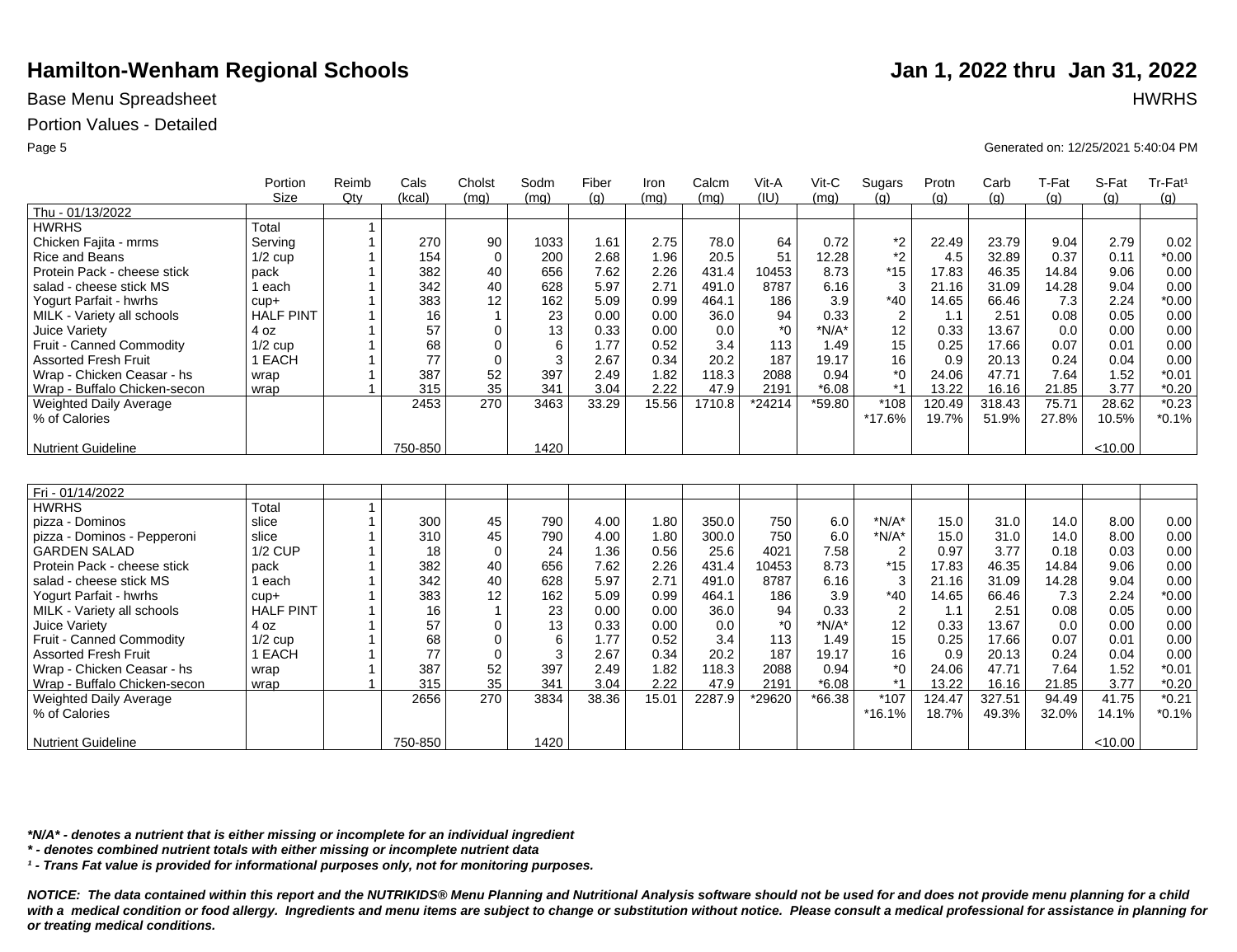## Base Menu Spreadsheet **HWRHS**

## Portion Values - Detailed

|                               | Portion          | Reimb          | Cals    | Cholst       | Sodm | Fiber | Iron     | Calcm   | Vit-A    | Vit-C   | Sugars         | Protn  | Carb   | T-Fat | S-Fat   | Tr-Fat <sup>1</sup> |
|-------------------------------|------------------|----------------|---------|--------------|------|-------|----------|---------|----------|---------|----------------|--------|--------|-------|---------|---------------------|
|                               | <b>Size</b>      | $Q$ ty         | (kcal)  | (mq)         | (mq) | (q)   | (mq)     | (mq)    | (IU)     | (mq)    | (q)            | (q)    | (q)    | (a)   | (q)     | (q)                 |
| Tue - 01/18/2022              |                  |                |         |              |      |       |          |         |          |         |                |        |        |       |         |                     |
| <b>HWRHS</b>                  | Total            | 1              |         |              |      |       |          |         |          |         |                |        |        |       |         |                     |
| <b>Dutch Waffles</b>          | waffle           | $\mathbf{1}$   | 330     | 15           | 330  | 3.00  | $*N/A*$  | $*N/A*$ | $*N/A*$  | $*N/A*$ | 12             | 4.0    | 38.0   | 19.0  | 3.00    | 0.00                |
| Scrambled Eggs                | $1,5$ oz         | 1              | 45      | 95           | 130  | 0.00  | $*N/A*$  | $*N/A*$ | $*N/A*$  | $*N/A*$ | $\Omega$       | 3.0    | 1.0    | 3.0   | 1.00    | 0.00                |
| <b>HASH BROWN POTATOES</b>    | <b>1/2 CUP</b>   | 1              | 171     | $\Omega$     | 12   | 2.50  | 0.42     | 13.3    | $\Omega$ | 5.23    | $\Omega$       | 2.07   | 22.24  | 9.04  | 0.73    | 0.03                |
| Protein Pack - cheese stick   | pack             | 1              | 382     | 40           | 656  | 7.62  | 2.26     | 431.4   | 10453    | 8.73    | $*15$          | 17.83  | 46.35  | 14.84 | 9.06    | 0.00                |
| salad - cheese stick MS       | each             | 1              | 342     | 40           | 628  | 5.97  | 2.71     | 491.0   | 8787     | 6.16    | 3              | 21.16  | 31.09  | 14.28 | 9.04    | 0.00                |
| Yogurt Parfait - hwrhs        | $cup +$          |                | 383     | 12           | 162  | 5.09  | 0.99     | 464.1   | 186      | 3.9     | $*40$          | 14.65  | 66.46  | 7.3   | 2.24    | $*0.00$             |
| MILK - Variety all schools    | <b>HALF PINT</b> | 1              | 16      | $\mathbf{1}$ | 23   | 0.00  | 0.00     | 36.0    | 94       | 0.33    | $\overline{2}$ | 1.1    | 2.51   | 0.08  | 0.05    | 0.00                |
| Juice Variety                 | 4 oz             | 1              | 57      | 0            | 13   | 0.33  | 0.00     | 0.0     | $^*0$    | $*N/A*$ | 12             | 0.33   | 13.67  | 0.0   | 0.00    | 0.00                |
| Fruit - Canned Commodity      | $1/2$ cup        | 1              | 68      | $\mathbf 0$  | 6    | 1.77  | 0.52     | 3.4     | 113      | 1.49    | 15             | 0.25   | 17.66  | 0.07  | 0.01    | 0.00                |
| <b>Assorted Fresh Fruit</b>   | 1 EACH           | 1              | 77      | $\mathbf 0$  | 3    | 2.67  | 0.34     | 20.2    | 187      | 19.17   | 16             | 0.9    | 20.13  | 0.24  | 0.04    | 0.00                |
| Wrap - Chicken Ceasar - hs    | wrap             | $\overline{1}$ | 387     | 52           | 397  | 2.49  | 1.82     | 118.3   | 2088     | 0.94    | $^*0$          | 24.06  | 47.71  | 7.64  | 1.52    | $*0.01$             |
| Wrap - Buffalo Chicken-secon  | wrap             | 1              | 315     | 35           | 341  | 3.04  | 2.22     | 47.9    | 2191     | $*6.08$ | $*1$           | 13.22  | 16.16  | 21.85 | 3.77    | $*0.20$             |
| Weighted Daily Average        |                  |                | 2574    | 290          | 2701 | 34.50 | $*11.27$ | *1625.6 | *24099   | *52.03  | $*117$         | 102.56 | 322.98 | 97.35 | 30.45   | $*0.24$             |
| % of Calories                 |                  |                |         |              |      |       |          |         |          |         | *18.2%         | 15.9%  | 50.2%  | 34.0% | 10.6%   | $*0.1%$             |
|                               |                  |                |         |              |      |       |          |         |          |         |                |        |        |       |         |                     |
| <b>Nutrient Guideline</b>     |                  |                | 750-850 |              | 1420 |       |          |         |          |         |                |        |        |       | < 10.00 |                     |
|                               |                  |                |         |              |      |       |          |         |          |         |                |        |        |       |         |                     |
|                               |                  |                |         |              |      |       |          |         |          |         |                |        |        |       |         |                     |
| Wed - 01/19/2022              |                  |                |         |              |      |       |          |         |          |         |                |        |        |       |         |                     |
| <b>HWRHS</b>                  | Total            | $\mathbf{1}$   |         |              |      |       |          |         |          |         |                |        |        |       |         |                     |
| Ch Popcorn Goldkist 691600    | 14 pieces        | $\mathbf{1}$   | 193     | 34           | 420  | 2.00  | 2.00     | 15.0    | 108      | 0.0     | $\mathbf 0$    | 15.0   | 13.0   | 9.0   | 2.00    | 0.00                |
| Garbonzo Beans                | $.5 \text{ cup}$ | 1              | 100     | $\mathbf 0$  | 315  | 4.99  | 1.39     | 39.7    | 17       | 0.11    | $*N/A*$        | 5.58   | 15.3   | 2.21  | 0.23    | 0.00                |
| Protein Pack - cheese stick   | pack             | 1              | 382     | 40           | 656  | 7.62  | 2.26     | 431.4   | 10453    | 8.73    | $*15$          | 17.83  | 46.35  | 14.84 | 9.06    | 0.00                |
| salad - cheese stick MS       | l each           | 1              | 342     | 40           | 628  | 5.97  | 2.71     | 491.0   | 8787     | 6.16    | 3              | 21.16  | 31.09  | 14.28 | 9.04    | 0.00                |
| Yogurt Parfait - hwrhs        | $cup +$          | 1              | 383     | 12           | 162  | 5.09  | 0.99     | 464.1   | 186      | 3.9     | $*40$          | 14.65  | 66.46  | 7.3   | 2.24    | $*0.00$             |
| MILK - Variety all schools    | <b>HALF PINT</b> | 1              | 16      | $\mathbf{1}$ | 23   | 0.00  | 0.00     | 36.0    | 94       | 0.33    | $\overline{2}$ | 1.1    | 2.51   | 0.08  | 0.05    | 0.00                |
| Juice Variety                 | 4 oz             | 1              | 57      | $\mathbf 0$  | 13   | 0.33  | 0.00     | 0.0     | $*_{0}$  | $*N/A*$ | 12             | 0.33   | 13.67  | 0.0   | 0.00    | 0.00                |
| Fruit - Canned Commodity      | $1/2$ cup        | 1              | 68      | $\mathbf 0$  | 6    | 1.77  | 0.52     | 3.4     | 113      | 1.49    | 15             | 0.25   | 17.66  | 0.07  | 0.01    | 0.00                |
| <b>Assorted Fresh Fruit</b>   | 1 EACH           | 1              | 77      | $\mathbf 0$  | 3    | 2.67  | 0.34     | 20.2    | 187      | 19.17   | 16             | 0.9    | 20.13  | 0.24  | 0.04    | 0.00                |
| Wrap - Chicken Ceasar - hs    | wrap             | 1              | 387     | 52           | 397  | 2.49  | 1.82     | 118.3   | 2088     | 0.94    | $^*0$          | 24.06  | 47.71  | 7.64  | 1.52    | $*0.01$             |
| Wrap - Buffalo Chicken-secon  | wrap             | $\mathbf{1}$   | 315     | 35           | 341  | 3.04  | 2.22     | 47.9    | 2191     | $*6.08$ | $*1$           | 13.22  | 16.16  | 21.85 | 3.77    | $*0.20$             |
| <b>Weighted Daily Average</b> |                  |                | 2321    | 214          | 2965 | 35.99 | 14.25    | 1667.0  | *24224   | *46.91  | *105           | 114.08 | 290.04 | 77.52 | 27.95   | $*0.21$             |
| % of Calories                 |                  |                |         |              |      |       |          |         |          |         | *18.0%         | 19.7%  | 50.0%  | 30.1% | 10.8%   | $*0.1%$             |
|                               |                  |                |         |              |      |       |          |         |          |         |                |        |        |       |         |                     |
| <b>Nutrient Guideline</b>     |                  |                | 750-850 |              | 1420 |       |          |         |          |         |                |        |        |       | < 10.00 |                     |

*\*N/A\* - denotes a nutrient that is either missing or incomplete for an individual ingredient*

*\* - denotes combined nutrient totals with either missing or incomplete nutrient data*

*¹ - Trans Fat value is provided for informational purposes only, not for monitoring purposes.*

*NOTICE: The data contained within this report and the NUTRIKIDS® Menu Planning and Nutritional Analysis software should not be used for and does not provide menu planning for a child*  with a medical condition or food allergy. Ingredients and menu items are subject to change or substitution without notice. Please consult a medical professional for assistance in planning for *or treating medical conditions.*

Page 6 Generated on: 12/25/2021 5:40:04 PM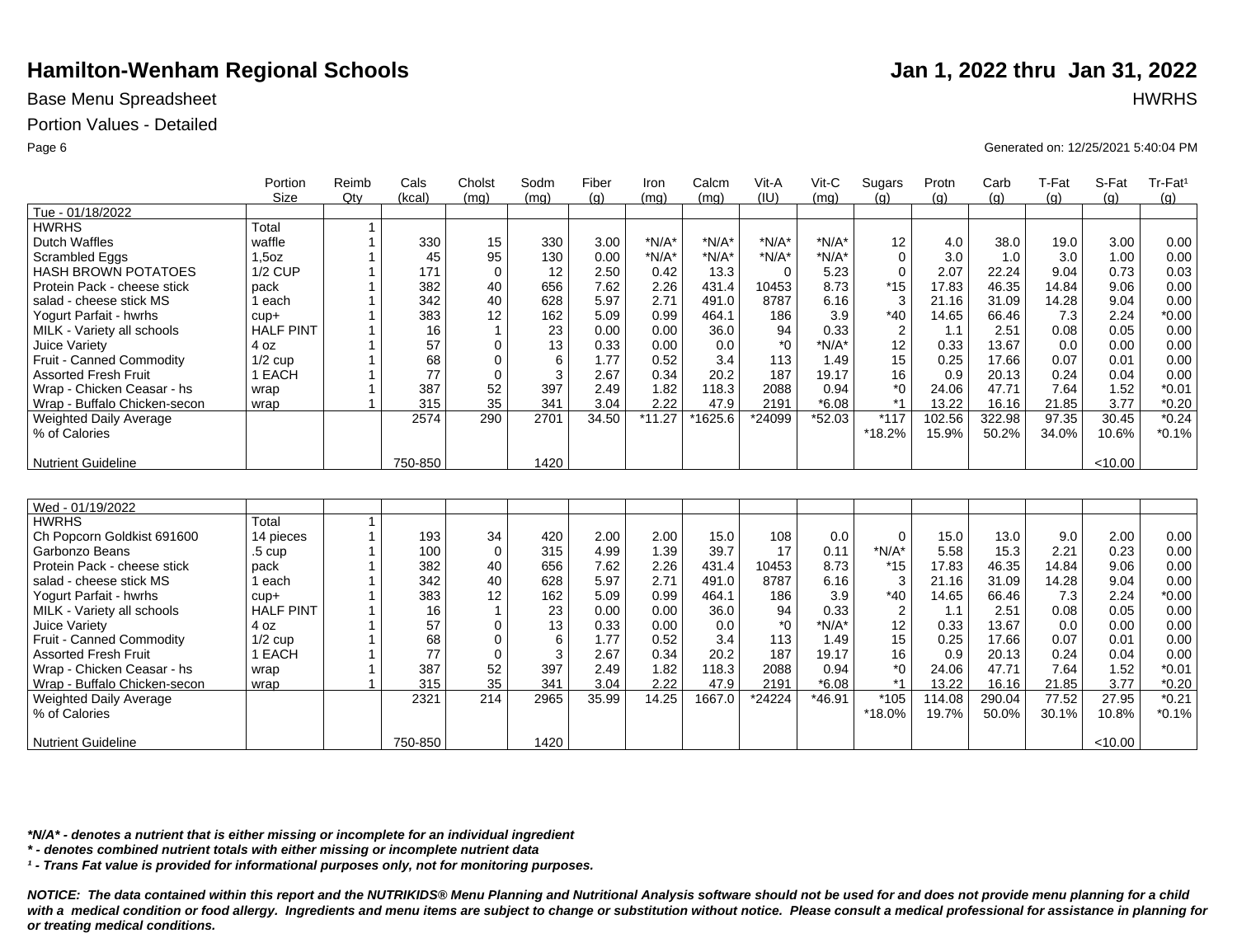## Base Menu Spreadsheet **HWRHS**

## Portion Values - Detailed

|                              | Portion           | Reimb                | Cals    | Cholst         | Sodm | Fiber | Iron  | Calcm  | Vit-A    | Vit-C    | Sugars         | Protn  | Carb   | T-Fat  | S-Fat   | Tr-Fat <sup>1</sup> |
|------------------------------|-------------------|----------------------|---------|----------------|------|-------|-------|--------|----------|----------|----------------|--------|--------|--------|---------|---------------------|
| Thu - 01/20/2022             | <b>Size</b>       | Qty                  | (kcal)  | (mq)           | (mq) | (q)   | (mq)  | (mq)   | (IU)     | (mq)     | (q)            | (q)    | (q)    | (q)    | (q)     | (g)                 |
| <b>HWRHS</b>                 | Total             | $\mathbf{1}$         |         |                |      |       |       |        |          |          |                |        |        |        |         |                     |
| Rib Pork Honey BBQ           | sandwich          | $\overline{1}$       | 377     | 50             | 917  | 4.00  | 2.08  | 87.0   | 300      | 3.6      | 10             | 20.0   | 34.0   | 18.5   | 6.00    | 0.00                |
| POTATOES, FRENCH FRIED,      | $1/2$ cup         | $\mathbf{1}$         | 82      | $\Omega$       | 19   | 1.50  | 0.28  | 0.0    | $\Omega$ | 3.6      | $*N/A*$        | 1.5    | 12.74  | 3.0    | 0.00    | 0.00                |
| McCain                       |                   |                      |         |                |      |       |       |        |          |          |                |        |        |        |         |                     |
| Protein Pack - cheese stick  | pack              | $\mathbf{1}$         | 382     | 40             | 656  | 7.62  | 2.26  | 431.4  | 10453    | 8.73     | $*15$          | 17.83  | 46.35  | 14.84  | 9.06    | 0.00                |
| salad - cheese stick MS      | 1 each            | $\mathbf 1$          | 342     | 40             | 628  | 5.97  | 2.71  | 491.0  | 8787     | 6.16     | 3              | 21.16  | 31.09  | 14.28  | 9.04    | 0.00                |
| Yogurt Parfait - hwrhs       | $cup +$           | $\overline{1}$       | 383     | 12             | 162  | 5.09  | 0.99  | 464.1  | 186      | 3.9      | $*40$          | 14.65  | 66.46  | 7.3    | 2.24    | $*0.00$             |
| MILK - Variety all schools   | <b>HALF PINT</b>  | $\mathbf 1$          | 16      | $\mathbf 1$    | 23   | 0.00  | 0.00  | 36.0   | 94       | 0.33     | $\overline{c}$ | 1.1    | 2.51   | 0.08   | 0.05    | 0.00                |
| Juice Variety                | 4 oz              | $\overline{1}$       | 57      | $\Omega$       | 13   | 0.33  | 0.00  | 0.0    | $*_{0}$  | $*N/A*$  | 12             | 0.33   | 13.67  | 0.0    | 0.00    | 0.00                |
| Fruit - Canned Commodity     | $1/2$ cup         | $\blacktriangleleft$ | 68      | $\Omega$       | 6    | 1.77  | 0.52  | 3.4    | 113      | 1.49     | 15             | 0.25   | 17.66  | 0.07   | 0.01    | 0.00                |
| <b>Assorted Fresh Fruit</b>  | 1 EACH            |                      | 77      | $\mathbf 0$    | 3    | 2.67  | 0.34  | 20.2   | 187      | 19.17    | 16             | 0.9    | 20.13  | 0.24   | 0.04    | 0.00                |
| Wrap - Chicken Ceasar - hs   | wrap              | 1                    | 387     | 52             | 397  | 2.49  | 1.82  | 118.3  | 2088     | 0.94     | *0             | 24.06  | 47.71  | 7.64   | 1.52    | $*0.01$             |
| Wrap - Buffalo Chicken-secon | wrap              | $\overline{ }$       | 315     | 35             | 341  | 3.04  | 2.22  | 47.9   | 2191     | $*6.08$  | $*1$           | 13.22  | 16.16  | 21.85  | 3.77    | $*0.20$             |
| Weighted Daily Average       |                   |                      | 2487    | 230            | 3165 | 34.50 | 13.22 | 1699.3 | *24399   | $*54.00$ | $*114$         | 115.00 | 308.48 | 87.81  | 31.72   | $*0.21$             |
| % of Calories                |                   |                      |         |                |      |       |       |        |          |          | $*18.4%$       | 18.5%  | 49.6%  | 31.8%  | 11.5%   | $*0.1%$             |
| <b>Nutrient Guideline</b>    |                   |                      | 750-850 |                | 1420 |       |       |        |          |          |                |        |        |        | < 10.00 |                     |
|                              |                   |                      |         |                |      |       |       |        |          |          |                |        |        |        |         |                     |
| Fri - 01/21/2022             |                   |                      |         |                |      |       |       |        |          |          |                |        |        |        |         |                     |
| <b>HWRHS</b>                 | Total             | $\mathbf{1}$         |         |                |      |       |       |        |          |          |                |        |        |        |         |                     |
| pizza - Dominos              | slice             | $\mathbf{1}$         | 300     | 45             | 790  | 4.00  | 1.80  | 350.0  | 750      | 6.0      | $*N/A*$        | 15.0   | 31.0   | 14.0   | 8.00    | 0.00                |
| pizza - Dominos - Pepperoni  | slice             | 1                    | 310     | 45             | 790  | 4.00  | 1.80  | 300.0  | 750      | 6.0      | $*N/A*$        | 15.0   | 31.0   | 14.0   | 8.00    | 0.00                |
| <b>Salad Caesar</b>          | $1.5 \text{ cup}$ |                      | 328     | 44             | 1551 | 1.31  | 0.93  | 471.8  | 4178     | 3.63     | $*_{4}$        | 17.36  | 13.62  | 19.9   | 9.16    | $*0.00$             |
| Protein Pack - cheese stick  | pack              |                      | 382     | 40             | 656  | 7.62  | 2.26  | 431.4  | 10453    | 8.73     | $*15$          | 17.83  | 46.35  | 14.84  | 9.06    | 0.00                |
| salad - cheese stick MS      | 1 each            | $\mathbf{1}$         | 342     | 40             | 628  | 5.97  | 2.71  | 491.0  | 8787     | 6.16     | 3              | 21.16  | 31.09  | 14.28  | 9.04    | 0.00                |
| Yogurt Parfait - hwrhs       | $cup +$           | $\mathbf 1$          | 383     | 12             | 162  | 5.09  | 0.99  | 464.1  | 186      | 3.9      | $*40$          | 14.65  | 66.46  | 7.3    | 2.24    | $*0.00$             |
| MILK - Variety all schools   | <b>HALF PINT</b>  | $\mathbf{1}$         | 16      | $\overline{1}$ | 23   | 0.00  | 0.00  | 36.0   | 94       | 0.33     | $\overline{c}$ | 1.1    | 2.51   | 0.08   | 0.05    | 0.00                |
| Juice Variety                | 4 oz              | $\mathbf{1}$         | 57      | $\mathbf 0$    | 13   | 0.33  | 0.00  | 0.0    | $^*0$    | $*N/A*$  | 12             | 0.33   | 13.67  | 0.0    | 0.00    | 0.00                |
| Fruit - Canned Commodity     | $1/2$ cup         | $\mathbf{1}$         | 68      | $\mathbf 0$    | 6    | 1.77  | 0.52  | 3.4    | 113      | 1.49     | 15             | 0.25   | 17.66  | 0.07   | 0.01    | 0.00                |
| <b>Assorted Fresh Fruit</b>  | 1 EACH            | $\mathbf{1}$         | 77      | $\Omega$       | 3    | 2.67  | 0.34  | 20.2   | 187      | 19.17    | 16             | 0.9    | 20.13  | 0.24   | 0.04    | 0.00                |
| Wrap - Chicken Ceasar - hs   | wrap              | $\mathbf{1}$         | 387     | 52             | 397  | 2.49  | 1.82  | 118.3  | 2088     | 0.94     | $*_{0}$        | 24.06  | 47.71  | 7.64   | 1.52    | $*0.01$             |
| Wrap - Buffalo Chicken-secon | wrap              | $\overline{1}$       | 315     | 35             | 341  | 3.04  | 2.22  | 47.9   | 2191     | $*6.08$  | $*1$           | 13.22  | 16.16  | 21.85  | 3.77    | $*0.20$             |
| Weighted Daily Average       |                   |                      | 2966    | 315            | 5361 | 38.31 | 15.39 | 2734.2 | *29778   | $*62.43$ | $*109$         | 140.86 | 337.37 | 114.21 | 50.88   | $*0.21$             |
| % of Calories                |                   |                      |         |                |      |       |       |        |          |          | $*14.6%$       | 19.0%  | 45.5%  | 34.7%  | 15.4%   | $*0.1%$             |
| <b>Nutrient Guideline</b>    |                   |                      | 750-850 |                | 1420 |       |       |        |          |          |                |        |        |        | < 10.00 |                     |

*\*N/A\* - denotes a nutrient that is either missing or incomplete for an individual ingredient*

*\* - denotes combined nutrient totals with either missing or incomplete nutrient data*

*¹ - Trans Fat value is provided for informational purposes only, not for monitoring purposes.*

*NOTICE: The data contained within this report and the NUTRIKIDS® Menu Planning and Nutritional Analysis software should not be used for and does not provide menu planning for a child*  with a medical condition or food allergy. Ingredients and menu items are subject to change or substitution without notice. Please consult a medical professional for assistance in planning for *or treating medical conditions.*

Page 7 Generated on: 12/25/2021 5:40:04 PM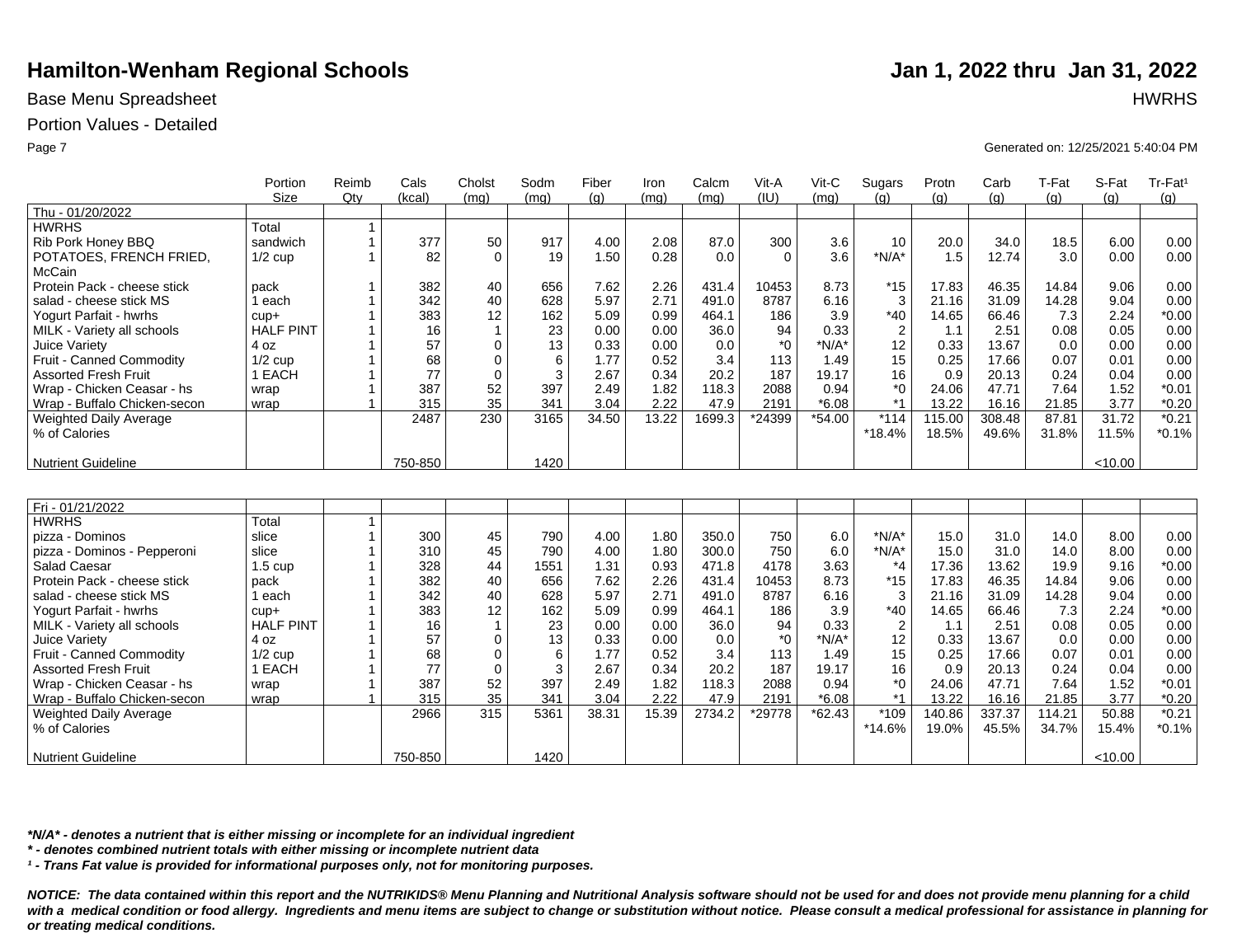## Base Menu Spreadsheet **HWRHS**

## Portion Values - Detailed

|                              | Portion          | Reimb        | Cals    | Cholst         | Sodm | Fiber | Iron     | Calcm     | Vit-A    | Vit-C    | Sugars         | Protn  | Carb   | T-Fat | S-Fat   | Tr-Fat <sup>1</sup> |
|------------------------------|------------------|--------------|---------|----------------|------|-------|----------|-----------|----------|----------|----------------|--------|--------|-------|---------|---------------------|
|                              | <b>Size</b>      | Qty          | (kcal)  | (mq)           | (mq) | (q)   | (mq)     | (mq)      | (IU)     | (mq)     | (q)            | (q)    | (q)    | (q)   | (q)     | (g)                 |
| Mon - 01/24/2022             |                  |              |         |                |      |       |          |           |          |          |                |        |        |       |         |                     |
| <b>HWRHS</b>                 | Total            | $\mathbf{1}$ |         |                |      |       |          |           |          |          |                |        |        |       |         |                     |
| Tomato Soup - camp-mrms      | 6 oz             | $\mathbf{1}$ | 123     | $\mathbf 0$    | 645  | 1.37  | 0.00     | 0.0       | 549      | 8.23     | $*N/A*$        | 2.74   | 23.32  | 2.06  | 0.69    | 0.00                |
| <b>Grilled Cheese</b>        | sandwich         |              | 280     | 32             | 580  | 3.00  | $*N/A*$  | $*N/A*$   | $*N/A*$  | $*N/A*$  | 6              | 19.0   | 31.0   | 10.0  | 6.00    | 0.00                |
| Protein Pack - cheese stick  | pack             |              | 382     | 40             | 656  | 7.62  | 2.26     | 431.4     | 10453    | 8.73     | $*15$          | 17.83  | 46.35  | 14.84 | 9.06    | 0.00                |
| salad - cheese stick MS      | 1 each           |              | 342     | 40             | 628  | 5.97  | 2.71     | 491.0     | 8787     | 6.16     | 3              | 21.16  | 31.09  | 14.28 | 9.04    | 0.00                |
| Yogurt Parfait - hwrhs       | $cup +$          |              | 383     | 12             | 162  | 5.09  | 0.99     | 464.1     | 186      | 3.9      | $*40$          | 14.65  | 66.46  | 7.3   | 2.24    | $*0.00$             |
| MILK - Variety all schools   | <b>HALF PINT</b> |              | 16      | $\overline{1}$ | 23   | 0.00  | 0.00     | 36.0      | 94       | 0.33     | $\overline{2}$ | 1.1    | 2.51   | 0.08  | 0.05    | 0.00                |
| Juice Variety                | 4 oz             |              | 57      | $\Omega$       | 13   | 0.33  | 0.00     | 0.0       | $*_{0}$  | $*N/A*$  | 12             | 0.33   | 13.67  | 0.0   | 0.00    | 0.00                |
| Fruit - Canned Commodity     | $1/2$ cup        |              | 68      | $\Omega$       | 6    | 1.77  | 0.52     | 3.4       | 113      | 1.49     | 15             | 0.25   | 17.66  | 0.07  | 0.01    | 0.00                |
| <b>Assorted Fresh Fruit</b>  | 1 EACH           |              | 77      | $\Omega$       | 3    | 2.67  | 0.34     | 20.2      | 187      | 19.17    | 16             | 0.9    | 20.13  | 0.24  | 0.04    | 0.00                |
| Wrap - Chicken Ceasar - hs   | wrap             |              | 387     | 52             | 397  | 2.49  | 1.82     | 118.3     | 2088     | 0.94     | $^*0$          | 24.06  | 47.71  | 7.64  | 1.52    | $*0.01$             |
| Wrap - Buffalo Chicken-secon | wrap             |              | 315     | 35             | 341  | 3.04  | 2.22     | 47.9      | 2191     | $*6.08$  | $*1$           | 13.22  | 16.16  | 21.85 | 3.77    | $*0.20$             |
| Weighted Daily Average       |                  |              | 2431    | 212            | 3454 | 33.37 | $*10.85$ | $*1612.3$ | *24648   | $*55.03$ | $*111$         | 115.24 | 316.06 | 78.37 | 32.40   | $*0.21$             |
| % of Calories                |                  |              |         |                |      |       |          |           |          |          | *18.2%         | 19.0%  | 52.0%  | 29.0% | 12.0%   | $*0.1%$             |
|                              |                  |              |         |                |      |       |          |           |          |          |                |        |        |       |         |                     |
| <b>Nutrient Guideline</b>    |                  |              | 750-850 |                | 1420 |       |          |           |          |          |                |        |        |       | < 10.00 |                     |
|                              |                  |              |         |                |      |       |          |           |          |          |                |        |        |       |         |                     |
|                              |                  |              |         |                |      |       |          |           |          |          |                |        |        |       |         |                     |
| Tue - 01/25/2022             |                  |              |         |                |      |       |          |           |          |          |                |        |        |       |         |                     |
| <b>HWRHS</b>                 | Total            | $\mathbf{1}$ |         |                |      |       |          |           |          |          |                |        |        |       |         |                     |
| Scrambled Eggs               | 1,5oz            | $\mathbf{1}$ | 45      | 95             | 130  | 0.00  | $*N/A*$  | $*N/A*$   | $*N/A*$  | $*N/A*$  | $\Omega$       | 3.0    | 1.0    | 3.0   | 1.00    | 0.00                |
| Sausage Links                | 2 each           |              | 204     | 75             | 414  | 0.00  | 0.88     | 7.1       | 41       | 0.0      | $*N/A*$        | 15.13  | 0.0    | 15.5  | 8.53    | $*N/A*$             |
| SALSA:COMMODITY              | $1/4$ cup        |              | 27      | $\mathbf 0$    | 64   | 0.00  | 0.00     | 36.6      | 183      | 2.19     | $\overline{2}$ | 0.0    | 3.66   | 0.0   | 0.00    | 0.00                |
| <b>HASH BROWN POTATOES</b>   | <b>1/2 CUP</b>   |              | 171     | $\mathbf 0$    | 12   | 2.50  | 0.42     | 13.3      | $\Omega$ | 5.23     | $\mathbf 0$    | 2.07   | 22.24  | 9.04  | 0.73    | 0.03                |
| Protein Pack - cheese stick  | pack             |              | 382     | 40             | 656  | 7.62  | 2.26     | 431.4     | 10453    | 8.73     | $*15$          | 17.83  | 46.35  | 14.84 | 9.06    | 0.00                |
| salad - cheese stick MS      | 1 each           |              | 342     | 40             | 628  | 5.97  | 2.71     | 491.0     | 8787     | 6.16     | 3              | 21.16  | 31.09  | 14.28 | 9.04    | 0.00                |
| Yogurt Parfait - hwrhs       | $cup +$          |              | 383     | 12             | 162  | 5.09  | 0.99     | 464.1     | 186      | 3.9      | $*40$          | 14.65  | 66.46  | 7.3   | 2.24    | $*0.00$             |
| MILK - Variety all schools   | <b>HALF PINT</b> |              | 16      | $\mathbf{1}$   | 23   | 0.00  | 0.00     | 36.0      | 94       | 0.33     | $\overline{2}$ | 1.1    | 2.51   | 0.08  | 0.05    | 0.00                |
| Juice Variety                | 4 oz             |              | 57      | $\mathbf 0$    | 13   | 0.33  | 0.00     | 0.0       | $*_{0}$  | $*N/A*$  | 12             | 0.33   | 13.67  | 0.0   | 0.00    | 0.00                |
| Fruit - Canned Commodity     | $1/2$ cup        |              | 68      | $\mathbf 0$    | 6    | 1.77  | 0.52     | 3.4       | 113      | 1.49     | 15             | 0.25   | 17.66  | 0.07  | 0.01    | 0.00                |
| <b>Assorted Fresh Fruit</b>  | 1 EACH           |              | 77      | $\Omega$       | 3    | 2.67  | 0.34     | 20.2      | 187      | 19.17    | 16             | 0.9    | 20.13  | 0.24  | 0.04    | 0.00                |
| Wrap - Chicken Ceasar - hs   | wrap             |              | 387     | 52             | 397  | 2.49  | 1.82     | 118.3     | 2088     | 0.94     | $*_{0}$        | 24.06  | 47.71  | 7.64  | 1.52    | $*0.01$             |
| Wrap - Buffalo Chicken-secon | wrap             |              | 315     | 35             | 341  | 3.04  | 2.22     | 47.9      | 2191     | $*6.08$  | $*1$           | 13.22  | 16.16  | 21.85 | 3.77    | $*0.20$             |
| Weighted Daily Average       |                  |              | 2475    | 350            | 2849 | 31.50 | $*12.15$ | *1669.3   | *24324   | $*54.22$ | $*107$         | 113.69 | 288.64 | 93.85 | 35.97   | $*0.24$             |
| % of Calories                |                  |              |         |                |      |       |          |           |          |          | $*17.2%$       | 18.4%  | 46.6%  | 34.1% | 13.1%   | $*0.1%$             |
|                              |                  |              |         |                |      |       |          |           |          |          |                |        |        |       |         |                     |
| <b>Nutrient Guideline</b>    |                  |              | 750-850 |                | 1420 |       |          |           |          |          |                |        |        |       | < 10.00 |                     |

*\*N/A\* - denotes a nutrient that is either missing or incomplete for an individual ingredient*

*\* - denotes combined nutrient totals with either missing or incomplete nutrient data*

*¹ - Trans Fat value is provided for informational purposes only, not for monitoring purposes.*

*NOTICE: The data contained within this report and the NUTRIKIDS® Menu Planning and Nutritional Analysis software should not be used for and does not provide menu planning for a child*  with a medical condition or food allergy. Ingredients and menu items are subject to change or substitution without notice. Please consult a medical professional for assistance in planning for *or treating medical conditions.*

### Page 8 Generated on: 12/25/2021 5:40:04 PM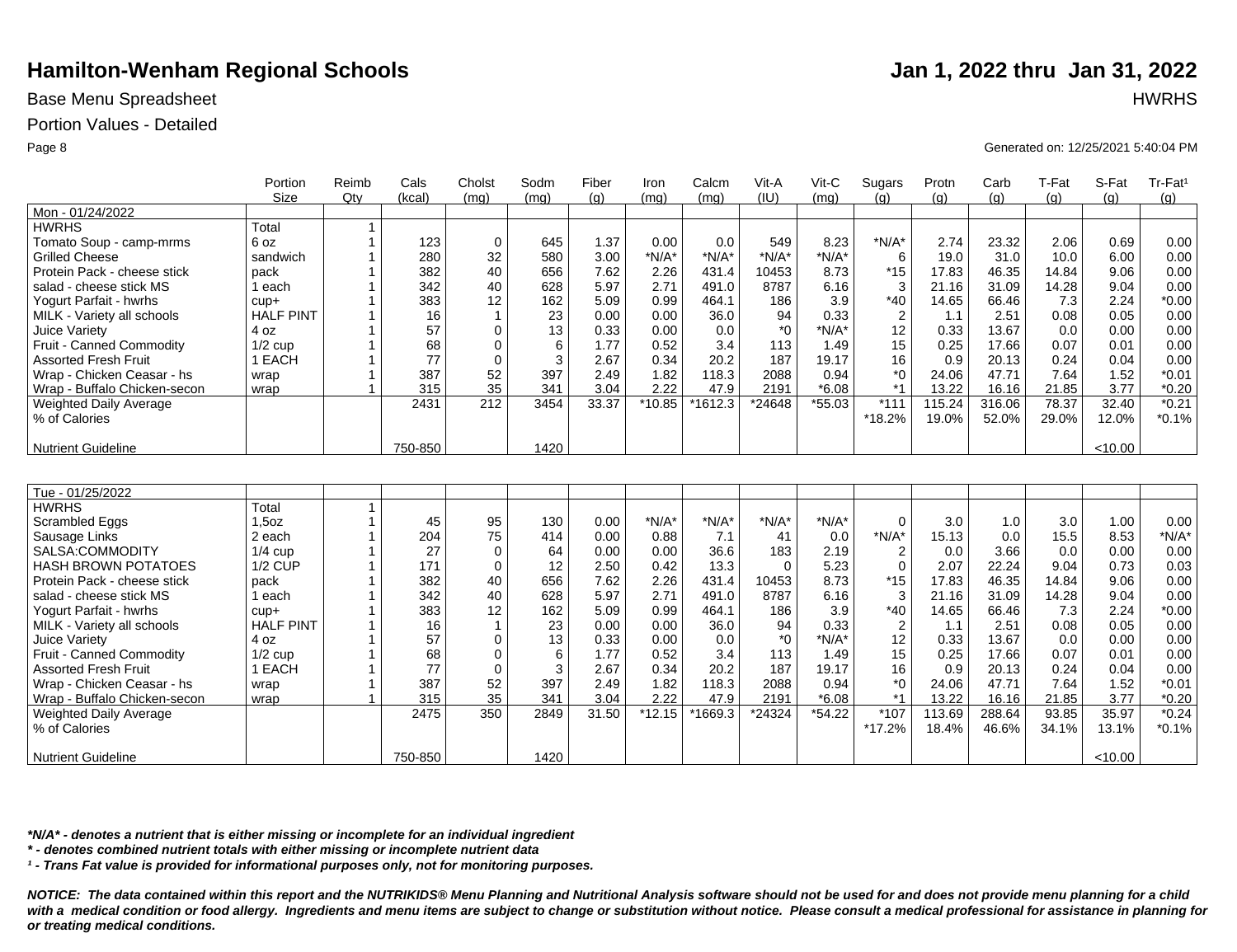## Base Menu Spreadsheet **HWRHS**

### Portion Values - Detailed

|                               | Portion          | Reimb        | Cals    | Cholst         | Sodm       | Fiber | Iron  | Calcm  | Vit-A    | Vit-C    | Sugars         | Protn  | Carb   | T-Fat | S-Fat   | Tr-Fat <sup>1</sup> |
|-------------------------------|------------------|--------------|---------|----------------|------------|-------|-------|--------|----------|----------|----------------|--------|--------|-------|---------|---------------------|
|                               | Size             | Qtv          | (kcal)  | (mq)           | (mq)       | (q)   | (mq)  | (mq)   | (IU)     | (mq)     | (a)            | (q)    | (q)    | (q)   | (q)     | (g)                 |
| Wed - 01/26/2022              |                  |              |         |                |            |       |       |        |          |          |                |        |        |       |         |                     |
| <b>HWRHS</b>                  | Total            | $\mathbf{1}$ |         |                |            |       |       |        |          |          |                |        |        |       |         |                     |
| Chick Tenders Gold Kist 18 19 | 3 each           |              | 85      | 20             | 107        | 1.00  | 0.33  | 5.0    | 20       | 0.0      | $*N/A*$        | 5.67   | 5.0    | 4.67  | 1.00    | 0.00                |
| POTATOES, FRENCH FRIED,       | $1/2$ cup        |              | 82      | $\Omega$       | 19         | 1.50  | 0.28  | 0.0    | $\Omega$ | 3.6      | $*N/A*$        | 1.5    | 12.74  | 3.0   | 0.00    | 0.00                |
| McCain                        |                  |              |         |                |            |       |       |        |          |          |                |        |        |       |         |                     |
| Protein Pack - cheese stick   | pack             |              | 382     | 40             | 656        | 7.62  | 2.26  | 431.4  | 10453    | 8.73     | $*15$          | 17.83  | 46.35  | 14.84 | 9.06    | 0.00                |
| salad - cheese stick MS       | 1 each           |              | 342     | 40             | 628        | 5.97  | 2.71  | 491.0  | 8787     | 6.16     | 3              | 21.16  | 31.09  | 14.28 | 9.04    | 0.00                |
| Yogurt Parfait - hwrhs        | $cup +$          |              | 383     | 12             | 162        | 5.09  | 0.99  | 464.1  | 186      | 3.9      | $*40$          | 14.65  | 66.46  | 7.3   | 2.24    | $*0.00$             |
| MILK - Variety all schools    | <b>HALF PINT</b> |              | 16      | $\mathbf{1}$   | 23         | 0.00  | 0.00  | 36.0   | 94       | 0.33     | $\overline{2}$ | 1.1    | 2.51   | 0.08  | 0.05    | 0.00                |
| Juice Variety                 | 4 oz             |              | 57      | $\Omega$       | 13         | 0.33  | 0.00  | 0.0    | $*_{0}$  | $*N/A*$  | 12             | 0.33   | 13.67  | 0.0   | 0.00    | 0.00                |
| Fruit - Canned Commodity      | $1/2$ cup        |              | 68      | $\mathbf 0$    | 6          | 1.77  | 0.52  | 3.4    | 113      | 1.49     | 15             | 0.25   | 17.66  | 0.07  | 0.01    | 0.00                |
| <b>Assorted Fresh Fruit</b>   | 1 EACH           |              | 77      | $\mathbf 0$    | 3          | 2.67  | 0.34  | 20.2   | 187      | 19.17    | 16             | 0.9    | 20.13  | 0.24  | 0.04    | 0.00                |
| Wrap - Chicken Ceasar - hs    | wrap             |              | 387     | 52             | 397        | 2.49  | 1.82  | 118.3  | 2088     | 0.94     | $*_{0}$        | 24.06  | 47.71  | 7.64  | 1.52    | $*0.01$             |
| Wrap - Buffalo Chicken-secon  | wrap             |              | 315     | 35             | 341        | 3.04  | 2.22  | 47.9   | 2191     | $*6.08$  | $*1$           | 13.22  | 16.16  | 21.85 | 3.77    | $*0.20$             |
| Weighted Daily Average        |                  |              | 2195    | 200            | 2355       | 31.50 | 11.47 | 1617.3 | *24120   | $*50.40$ | $*105$         | 100.66 | 279.48 | 73.97 | 26.72   | $*0.21$             |
| % of Calories                 |                  |              |         |                |            |       |       |        |          |          | *19.1%         | 18.3%  | 50.9%  | 30.3% | 11.0%   | $*0.1%$             |
|                               |                  |              |         |                |            |       |       |        |          |          |                |        |        |       |         |                     |
| <b>Nutrient Guideline</b>     |                  |              | 750-850 |                | 1420       |       |       |        |          |          |                |        |        |       | < 10.00 |                     |
|                               |                  |              |         |                |            |       |       |        |          |          |                |        |        |       |         |                     |
|                               |                  |              |         |                |            |       |       |        |          |          |                |        |        |       |         |                     |
| Thu - 01/27/2022              |                  |              |         |                |            |       |       |        |          |          |                |        |        |       |         |                     |
| <b>HWRHS</b>                  | Total            | $\mathbf{1}$ |         |                |            |       |       |        |          |          |                |        |        |       |         |                     |
| Nachos/Seasoned Beef/cheese   | Serving          |              | 492     | 50             | 4788       | 5.17  | 7.13  | 143.1  | 3839     | 34.36    | *0             | 21.64  | 58.12  | 19.83 | 5.03    | $*2.15$             |
| <b>BLACK BEAN SALAD</b>       | 3/4 CUP          |              | 155     | $\mathbf 0$    | 368        | 9.10  | 0.42  | 12.7   | 420      | 21.43    | $*_{4}$        | 8.05   | 27.64  | 2.1   | 0.33    | $*0.00$             |
| Protein Pack - cheese stick   | pack             |              | 382     | 40             | 656        | 7.62  | 2.26  | 431.4  | 10453    | 8.73     | $*15$          | 17.83  | 46.35  | 14.84 | 9.06    | 0.00                |
| salad - cheese stick MS       | 1 each           |              | 342     | 40             | 628        | 5.97  | 2.71  | 491.0  | 8787     | 6.16     | 3              | 21.16  | 31.09  | 14.28 | 9.04    | 0.00                |
| Yogurt Parfait - hwrhs        | $cup +$          |              | 383     | 12             | 162        | 5.09  | 0.99  | 464.1  | 186      | 3.9      | $*40$          | 14.65  | 66.46  | 7.3   | 2.24    | $*0.00$             |
| MILK - Variety all schools    | <b>HALF PINT</b> |              | 16      | $\overline{1}$ | 23         | 0.00  | 0.00  | 36.0   | 94       | 0.33     | $\overline{2}$ | 1.1    | 2.51   | 0.08  | 0.05    | 0.00                |
| Juice Variety                 | 4 oz             |              | 57      | $\mathbf 0$    | 13         | 0.33  | 0.00  | 0.0    | $^*0$    | $*N/A*$  | 12             | 0.33   | 13.67  | 0.0   | 0.00    | 0.00                |
| Fruit - Canned Commodity      | $1/2$ cup        |              | 68      | $\mathbf 0$    | 6          | 1.77  | 0.52  | 3.4    | 113      | 1.49     | 15             | 0.25   | 17.66  | 0.07  | 0.01    | 0.00                |
| <b>Assorted Fresh Fruit</b>   | 1 EACH           |              | 77      | $\mathbf 0$    | $\sqrt{3}$ | 2.67  | 0.34  | 20.2   | 187      | 19.17    | 16             | 0.9    | 20.13  | 0.24  | 0.04    | 0.00                |
| Wrap - Chicken Ceasar - hs    | wrap             |              | 387     | 52             | 397        | 2.49  | 1.82  | 118.3  | 2088     | 0.94     | $*_{0}$        | 24.06  | 47.71  | 7.64  | 1.52    | $*0.01$             |
| Wrap - Buffalo Chicken-secon  | wrap             |              | 315     | 35             | 341        | 3.04  | 2.22  | 47.9   | 2191     | $*6.08$  | $*1$           | 13.22  | 16.16  | 21.85 | 3.77    | $*0.20$             |
| <b>Weighted Daily Average</b> |                  |              | 2676    | 231            | 7385       | 43.27 | 18.40 | 1768.2 | *28358   | *102.59  | $*108$         | 123.19 | 347.50 | 88.24 | 31.08   | $*2.36$             |
| % of Calories                 |                  |              |         |                |            |       |       |        |          |          | *16.2%         | 18.4%  | 51.9%  | 29.7% | 10.5%   | $*0.8%$             |
|                               |                  |              |         |                |            |       |       |        |          |          |                |        |        |       |         |                     |
| <b>Nutrient Guideline</b>     |                  |              | 750-850 |                | 1420       |       |       |        |          |          |                |        |        |       | < 10.00 |                     |

*\*N/A\* - denotes a nutrient that is either missing or incomplete for an individual ingredient*

*\* - denotes combined nutrient totals with either missing or incomplete nutrient data*

*¹ - Trans Fat value is provided for informational purposes only, not for monitoring purposes.*

*NOTICE: The data contained within this report and the NUTRIKIDS® Menu Planning and Nutritional Analysis software should not be used for and does not provide menu planning for a child*  with a medical condition or food allergy. Ingredients and menu items are subject to change or substitution without notice. Please consult a medical professional for assistance in planning for *or treating medical conditions.*

Page 9 Generated on: 12/25/2021 5:40:04 PM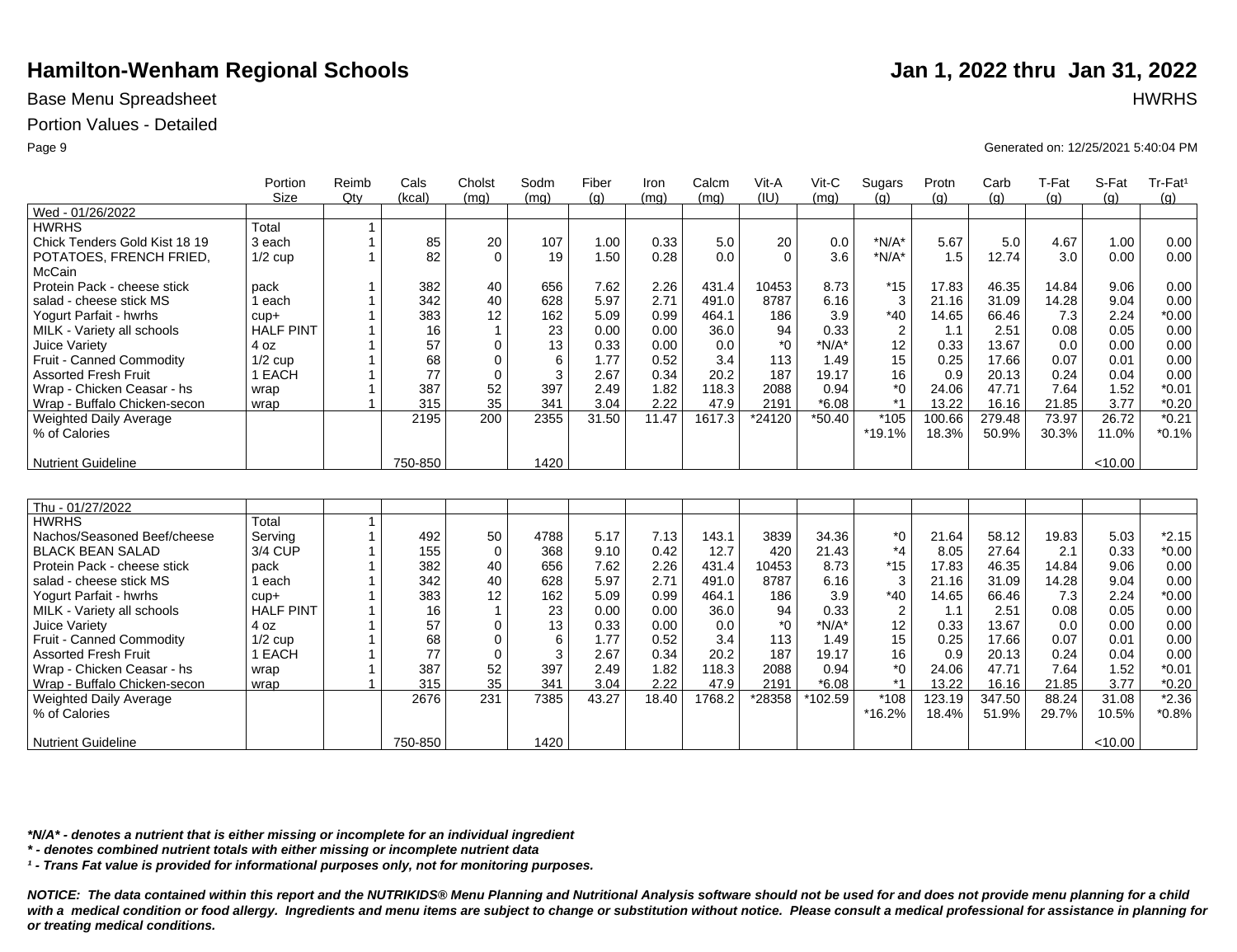## Base Menu Spreadsheet **HWRHS**

### Portion Values - Detailed

|                              | Portion           | Reimb          | Cals    | Cholst         | Sodm | Fiber | Iron  | Calcm  | Vit-A   | Vit-C    | Sugars           | Protn  | Carb   | T-Fat | S-Fat   | Tr-Fat <sup>1</sup> |
|------------------------------|-------------------|----------------|---------|----------------|------|-------|-------|--------|---------|----------|------------------|--------|--------|-------|---------|---------------------|
|                              | <b>Size</b>       | Qty            | (kcal)  | (mq)           | (mq) | (q)   | (mq)  | (mq)   | (IU)    | (mq)     | (q)              | (q)    | (q)    | (a)   | (q)     | (q)                 |
| Fri - 01/28/2022             |                   |                |         |                |      |       |       |        |         |          |                  |        |        |       |         |                     |
| <b>HWRHS</b>                 | Total             | $\mathbf{1}$   |         |                |      |       |       |        |         |          |                  |        |        |       |         |                     |
| pizza - Dominos              | slice             | $\mathbf{1}$   | 300     | 45             | 790  | 4.00  | 1.80  | 350.0  | 750     | 6.0      | $*N/A*$          | 15.0   | 31.0   | 14.0  | 8.00    | 0.00                |
| pizza - Dominos - Pepperoni  | slice             |                | 310     | 45             | 790  | 4.00  | 1.80  | 300.0  | 750     | 6.0      | $*N/A*$          | 15.0   | 31.0   | 14.0  | 8.00    | 0.00                |
| <b>GARDEN SALAD</b>          | <b>1/2 CUP</b>    |                | 18      | $\mathbf 0$    | 24   | 1.36  | 0.56  | 25.6   | 4021    | 7.58     | $\overline{2}$   | 0.97   | 3.77   | 0.18  | 0.03    | 0.00                |
| Protein Pack - cheese stick  | pack              |                | 382     | 40             | 656  | 7.62  | 2.26  | 431.4  | 10453   | 8.73     | $*15$            | 17.83  | 46.35  | 14.84 | 9.06    | 0.00                |
| salad - cheese stick MS      | 1 each            |                | 342     | 40             | 628  | 5.97  | 2.71  | 491.0  | 8787    | 6.16     | 3                | 21.16  | 31.09  | 14.28 | 9.04    | 0.00                |
| Yogurt Parfait - hwrhs       | $cup +$           | $\mathbf 1$    | 383     | 12             | 162  | 5.09  | 0.99  | 464.1  | 186     | 3.9      | $*40$            | 14.65  | 66.46  | 7.3   | 2.24    | $*0.00$             |
| MILK - Variety all schools   | <b>HALF PINT</b>  | $\mathbf 1$    | 16      | $\overline{1}$ | 23   | 0.00  | 0.00  | 36.0   | 94      | 0.33     | $\overline{2}$   | 1.1    | 2.51   | 0.08  | 0.05    | 0.00                |
| Juice Variety                | 4 oz              | $\mathbf{1}$   | 57      | $\mathbf 0$    | 13   | 0.33  | 0.00  | 0.0    | $*_{0}$ | $*N/A*$  | 12               | 0.33   | 13.67  | 0.0   | 0.00    | 0.00                |
| Fruit - Canned Commodity     | $1/2$ cup         | $\mathbf{1}$   | 68      | $\Omega$       | 6    | 1.77  | 0.52  | 3.4    | 113     | 1.49     | 15               | 0.25   | 17.66  | 0.07  | 0.01    | 0.00                |
| <b>Assorted Fresh Fruit</b>  | 1 EACH            | $\mathbf 1$    | 77      | $\mathbf 0$    | 3    | 2.67  | 0.34  | 20.2   | 187     | 19.17    | 16               | 0.9    | 20.13  | 0.24  | 0.04    | 0.00                |
| Wrap - Chicken Ceasar - hs   | wrap              | $\mathbf{1}$   | 387     | 52             | 397  | 2.49  | 1.82  | 118.3  | 2088    | 0.94     | $^*$ 0           | 24.06  | 47.71  | 7.64  | 1.52    | $*0.01$             |
| Wrap - Buffalo Chicken-secon | wrap              | $\overline{1}$ | 315     | 35             | 341  | 3.04  | 2.22  | 47.9   | 2191    | $*6.08$  | $*1$             | 13.22  | 16.16  | 21.85 | 3.77    | $*0.20$             |
| Weighted Daily Average       |                   |                | 2656    | 270            | 3834 | 38.36 | 15.01 | 2287.9 | *29620  | $*66.38$ | $*107$           | 124.47 | 327.51 | 94.49 | 41.75   | $*0.21$             |
| % of Calories                |                   |                |         |                |      |       |       |        |         |          | $*16.1%$         | 18.7%  | 49.3%  | 32.0% | 14.1%   | $*0.1%$             |
|                              |                   |                |         |                |      |       |       |        |         |          |                  |        |        |       |         |                     |
| <b>Nutrient Guideline</b>    |                   |                | 750-850 |                | 1420 |       |       |        |         |          |                  |        |        |       | < 10.00 |                     |
|                              |                   |                |         |                |      |       |       |        |         |          |                  |        |        |       |         |                     |
|                              |                   |                |         |                |      |       |       |        |         |          |                  |        |        |       |         |                     |
| Mon - 01/31/2022             |                   |                |         |                |      |       |       |        |         |          |                  |        |        |       |         |                     |
| <b>HWRHS</b>                 | Total             | $\mathbf{1}$   |         |                |      |       |       |        |         |          |                  |        |        |       |         |                     |
| Pizza - Stuffed Crust 18 19  | piece             | $\mathbf{1}$   | 330     | 15             | 820  | 3.00  | 1.80  | 300.0  | 300     | 0.0      | 4                | 16.0   | 35.0   | 14.0  | 4.50    | 0.00                |
| Veggie Sticks                | .5 <sub>cup</sub> | $\mathbf 1$    | 14      | $\mathbf 0$    | 32   | 1.12  | 0.17  | 19.4   | 3653    | 2.77     | $\boldsymbol{2}$ | 0.5    | 3.24   | 0.13  | 0.04    | 0.00                |
| Hummus                       | $1/2$ CUP         | $\mathbf 1$    | 73      | $\mathbf 0$    | 402  | 3.49  | 0.99  | 29.7   | 14      | 4.9      | $^*0$            | 3.93   | 11.66  | 1.56  | 0.17    | 0.00                |
| Protein Pack - cheese stick  | pack              | $\overline{1}$ | 382     | 40             | 656  | 7.62  | 2.26  | 431.4  | 10453   | 8.73     | $*15$            | 17.83  | 46.35  | 14.84 | 9.06    | 0.00                |
| salad - cheese stick MS      | 1 each            |                | 342     | 40             | 628  | 5.97  | 2.71  | 491.0  | 8787    | 6.16     | 3                | 21.16  | 31.09  | 14.28 | 9.04    | 0.00                |
| Yogurt Parfait - hwrhs       | $cup +$           | $\overline{1}$ | 383     | 12             | 162  | 5.09  | 0.99  | 464.1  | 186     | 3.9      | $*40$            | 14.65  | 66.46  | 7.3   | 2.24    | $*0.00$             |
| MILK - Variety all schools   | <b>HALF PINT</b>  | $\mathbf{1}$   | 16      | $\mathbf{1}$   | 23   | 0.00  | 0.00  | 36.0   | 94      | 0.33     | $\boldsymbol{2}$ | 1.1    | 2.51   | 0.08  | 0.05    | 0.00                |
| Juice Variety                | 4 oz              | $\mathbf{1}$   | 57      | $\mathbf 0$    | 13   | 0.33  | 0.00  | 0.0    | $*_{0}$ | $*N/A*$  | 12               | 0.33   | 13.67  | 0.0   | 0.00    | 0.00                |
| Fruit - Canned Commodity     | $1/2$ cup         | 1              | 68      | $\mathbf 0$    | 6    | 1.77  | 0.52  | 3.4    | 113     | 1.49     | 15               | 0.25   | 17.66  | 0.07  | 0.01    | 0.00                |
| <b>Assorted Fresh Fruit</b>  | 1 EACH            | 1              | 77      | $\mathbf 0$    | 3    | 2.67  | 0.34  | 20.2   | 187     | 19.17    | 16               | 0.9    | 20.13  | 0.24  | 0.04    | 0.00                |
| Wrap - Chicken Ceasar - hs   | wrap              | $\mathbf{1}$   | 387     | 52             | 397  | 2.49  | 1.82  | 118.3  | 2088    | 0.94     | $^*0$            | 24.06  | 47.71  | 7.64  | 1.52    | $*0.01$             |
| Wrap - Buffalo Chicken-secon | wrap              | $\overline{1}$ | 315     | 35             | 341  | 3.04  | 2.22  | 47.9   | 2191    | $*6.08$  | $*1$             | 13.22  | 16.16  | 21.85 | 3.77    | $*0.20$             |
| Weighted Daily Average       |                   |                | 2445    | 195            | 3484 | 36.62 | 13.80 | 1961.4 | *28066  | $*54.47$ | $*111$           | 113.93 | 311.64 | 82.00 | 30.42   | $*0.21$             |
| % of Calories                |                   |                |         |                |      |       |       |        |         |          | $*18.1%$         | 18.6%  | 51.0%  | 30.2% | 11.2%   | $*0.1%$             |
|                              |                   |                |         |                |      |       |       |        |         |          |                  |        |        |       |         |                     |
| <b>Nutrient Guideline</b>    |                   |                | 750-850 |                | 1420 |       |       |        |         |          |                  |        |        |       | < 10.00 |                     |

*\*N/A\* - denotes a nutrient that is either missing or incomplete for an individual ingredient*

*\* - denotes combined nutrient totals with either missing or incomplete nutrient data*

*¹ - Trans Fat value is provided for informational purposes only, not for monitoring purposes.*

*NOTICE: The data contained within this report and the NUTRIKIDS® Menu Planning and Nutritional Analysis software should not be used for and does not provide menu planning for a child*  with a medical condition or food allergy. Ingredients and menu items are subject to change or substitution without notice. Please consult a medical professional for assistance in planning for *or treating medical conditions.*

Page 10 Generated on: 12/25/2021 5:40:04 PM